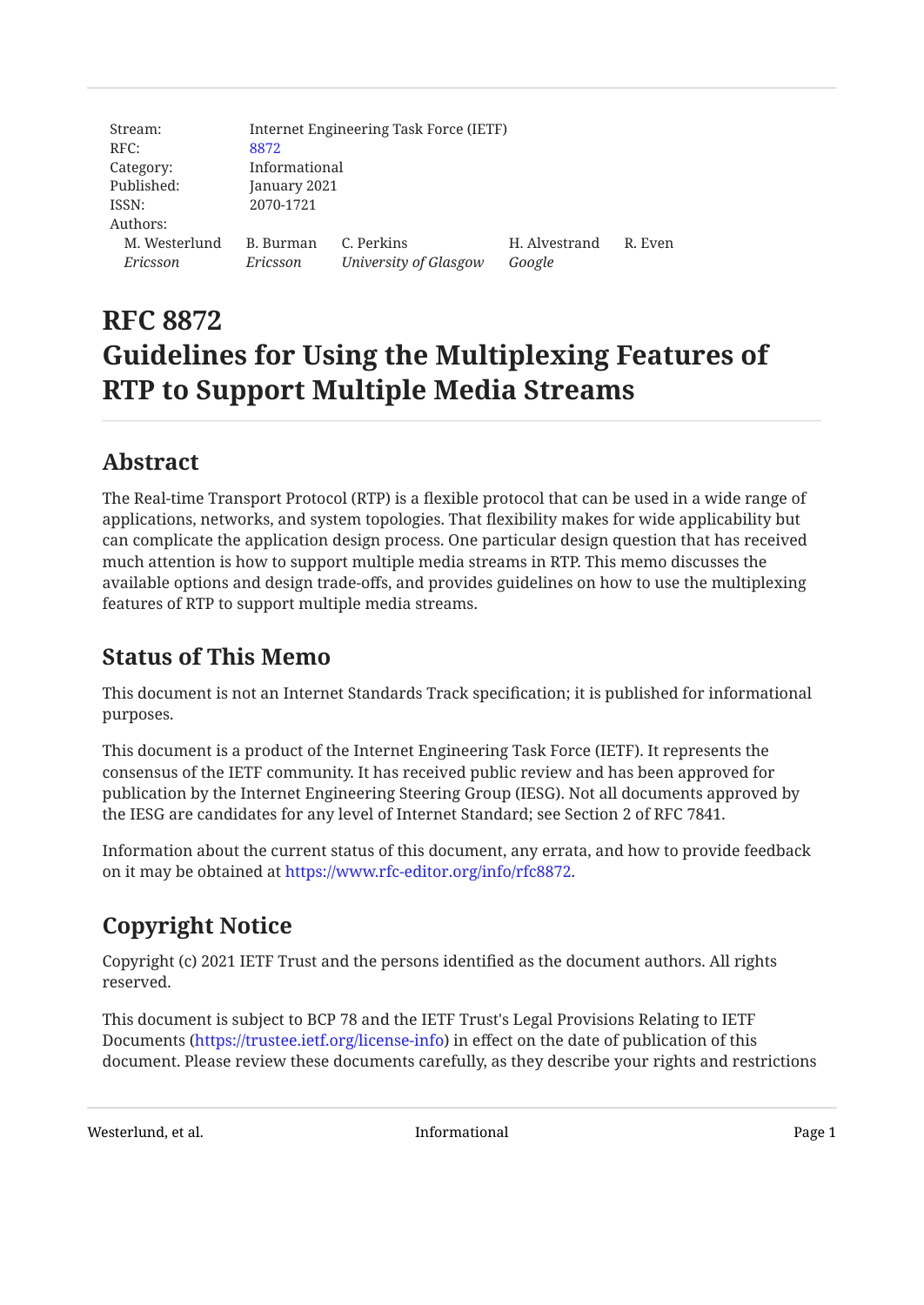with respect to this document. Code Components extracted from this document must include Simplified BSD License text as described in Section 4.e of the Trust Legal Provisions and are provided without warranty as described in the Simplified BSD License.

# <span id="page-1-0"></span>**[Table of Contents](#page-1-0)**

- [1.](#page-3-0) [Introduction](#page-3-0)
- [2.](#page-3-1) Defi[nitions](#page-3-1)
	- [2.1.](#page-3-2) [Terminology](#page-3-2)
	- [2.2.](#page-4-0) [Focus of This Document](#page-4-0)
- [3.](#page-5-0) [RTP Multiplexing Overview](#page-5-0)
	- [3.1.](#page-5-1) [Reasons for Multiplexing and Grouping RTP Streams](#page-5-1)
	- [3.2.](#page-5-2) [RTP Multiplexing Points](#page-5-2)
		- [3.2.1.](#page-6-0) [RTP Session](#page-6-0)
		- [3.2.2.](#page-7-0) [Synchronization Source \(SSRC\)](#page-7-0)
		- [3.2.3.](#page-8-0) [Contributing Source \(CSRC\)](#page-8-0)
		- [3.2.4.](#page-9-0) [RTP Payload Type](#page-9-0)
	- [3.3.](#page-9-1) [Issues Related to RTP Topologies](#page-9-1)
	- [3.4.](#page-10-0) [Issues Related to RTP and RTCP](#page-10-0)
		- [3.4.1.](#page-11-0) [The RTP Speci](#page-11-0)fication
		- [3.4.2.](#page-12-0) [Multiple SSRCs in a Session](#page-12-0)
		- [3.4.3.](#page-12-1) [Binding Related Sources](#page-12-1)
		- [3.4.4.](#page-14-0) [Forward Error Correction](#page-14-0)
- [4.](#page-14-1) [Considerations for RTP Multiplexing](#page-14-1)
	- [4.1.](#page-14-2) [Interworking Considerations](#page-14-2)
		- [4.1.1.](#page-14-3) [Application Interworking](#page-14-3)
		- [4.1.2.](#page-15-0) [RTP Translator Interworking](#page-15-0)
		- [4.1.3.](#page-15-1) [Gateway Interworking](#page-15-1)
		- [4.1.4.](#page-16-0) [Legacy Considerations for Multiple SSRCs](#page-16-0)
	- [4.2.](#page-17-0) [Network Considerations](#page-17-0)
		- [4.2.1.](#page-17-1) [Quality of Service](#page-17-1)
		- [4.2.2.](#page-17-2) [NAT and Firewall Traversal](#page-17-2)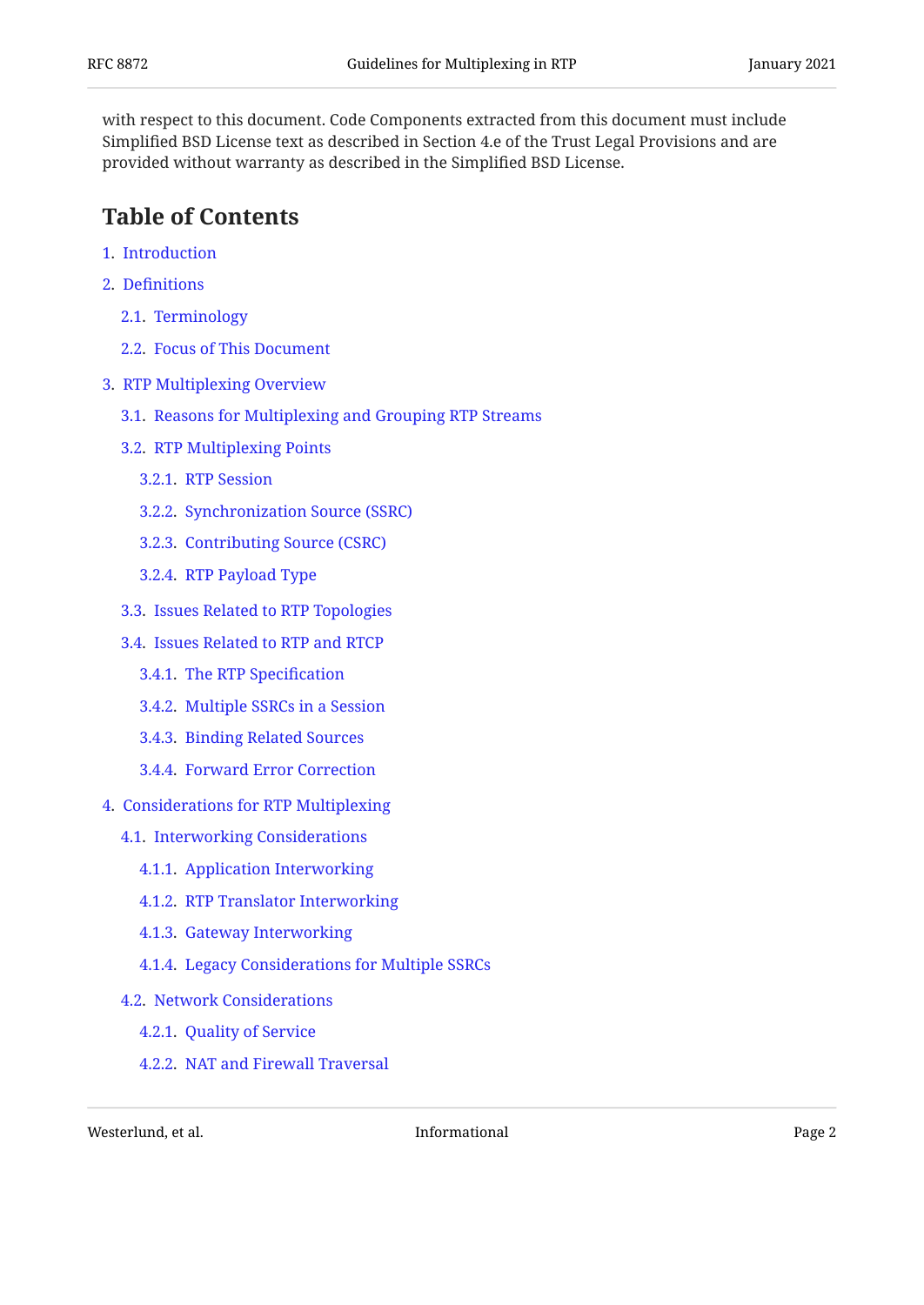- [4.2.3.](#page-19-0) [Multicast](#page-19-0)
- [4.3.](#page-20-0) [Security and Key-Management Considerations](#page-20-0)
	- [4.3.1.](#page-20-1) [Security Context Scope](#page-20-1)
	- [4.3.2.](#page-21-0) [Key Management for Multi-party Sessions](#page-21-0)
	- [4.3.3.](#page-21-1) [Complexity Implications](#page-21-1)
- [5.](#page-21-2) [RTP Multiplexing Design Choices](#page-21-2)
	- [5.1.](#page-22-0) [Multiple Media Types in One Session](#page-22-0)
	- [5.2.](#page-23-0) [Multiple SSRCs of the Same Media Type](#page-23-0)
	- [5.3.](#page-24-0) [Multiple Sessions for One Media Type](#page-24-0)
	- [5.4.](#page-25-0) [Single SSRC per Endpoint](#page-25-0)
	- [5.5.](#page-26-0) [Summary](#page-26-0)
- [6.](#page-26-1) [Guidelines](#page-26-1)
- [7.](#page-27-0) [IANA Considerations](#page-27-0)
- [8.](#page-27-1) [Security Considerations](#page-27-1)
- [9.](#page-27-2) [References](#page-27-2)
	- [9.1.](#page-27-3) [Normative References](#page-27-3)
	- [9.2.](#page-28-0) [Informative References](#page-28-0)
- [Appendix A.](#page-31-0) [Dismissing Payload Type Multiplexing](#page-31-0)

[Appendix B](#page-32-0). [Signaling Considerations](#page-32-0)

- [B.1.](#page-33-0) [Session-Oriented Properties](#page-33-0)
- [B.2.](#page-33-1) [SDP Prevents Multiple Media Types](#page-33-1)
- [B.3.](#page-34-0) [Signaling RTP Stream Usage](#page-34-0)

[Acknowledgments](#page-34-1)

**[Contributors](#page-34-2)** 

[Authors' Addresses](#page-34-3)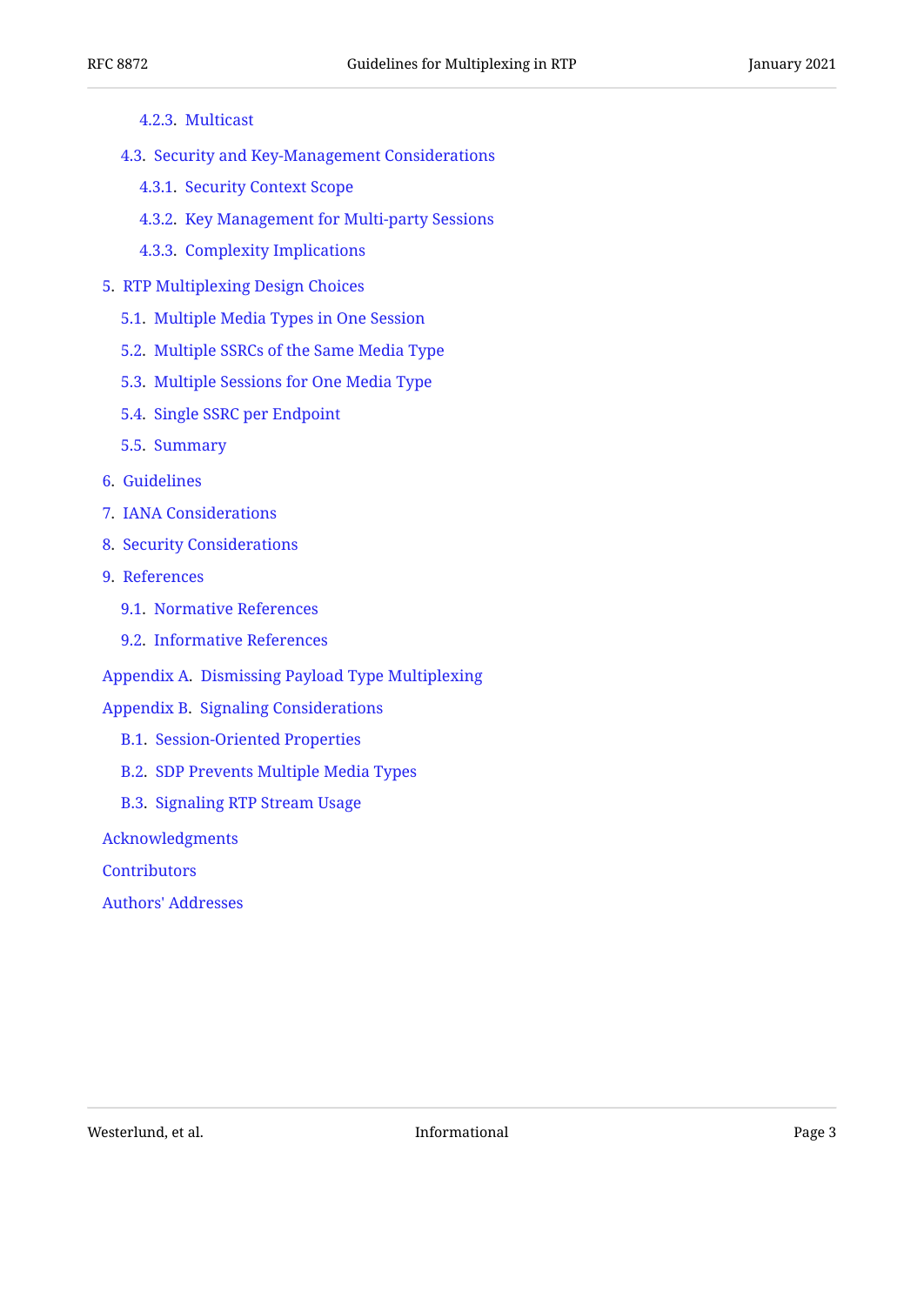# <span id="page-3-0"></span>**[1. Introduction](#page-3-0)**

The Real-time Transport Protocol (RTP) [RFC3550] is a commonly used protocol for real-time media transport. It is a protocol that provides great flexibility and can support a large set of different applications. From the beginning, RTP was designed for multiple participants in a communication session. It supports many topology paradigms and usages, as defined in [[RFC7667\]](#page-28-1). RTP has several multiplexing points designed for different purposes; these points enable support of multiple RTP streams and switching between different encoding or packetization techniques for the media. By using multiple RTP sessions, sets of RTP streams can be structured for efficient processing or identification. Thus, to meet an application's needs, an RTP application designer needs to understand how best to use the RTP session, the RTP stream identifier (synchronization source (SSRC)), and the RTP payload type.

There has been increased interest in more-advanced usage of RTP. For example, multiple RTP streams can be used when a single endpoint has multiple media sources (like multiple cameras or microphones) from which streams of media need to be sent simultaneously. Consequently, questions are raised regarding the most appropriate RTP usage. The limitations in some implementations, RTP/RTCP extensions, and signaling have also been exposed. This document aims to clarify the usefulness of some functionalities in RTP that, hopefully, will result in future implementations that are more complete.

The purpose of this document is to provide clear information about the possibilities of RTP when it comes to multiplexing. The RTP application designer needs to understand the implications arising from a particular usage of the RTP multiplexing points. This document provides some guidelines and recommends against some usages as being unsuitable, in general or for particular purposes.

This document starts with some definitions and then goes into existing RTP functionalities around multiplexing. Both the desired behavior and the implications of a particular behavior depend on which topologies are used; therefore, this topic requires some consideration. We then discuss some choices regarding multiplexing behavior and the impacts of those choices. Some designs of RTP usage are also discussed. Finally, some guidelines and examples are provided.

# <span id="page-3-2"></span><span id="page-3-1"></span>**[2.](#page-3-1) Defi[nitions](#page-3-1)**

## **[2.1. Terminology](#page-3-2)**

Thedefinitions in Section 3 of [RFC3550] are referenced normatively.

The taxonomy defined in [\[RFC7656](#page-28-2)] is referenced normatively.

The following terms and abbreviations are used in this document: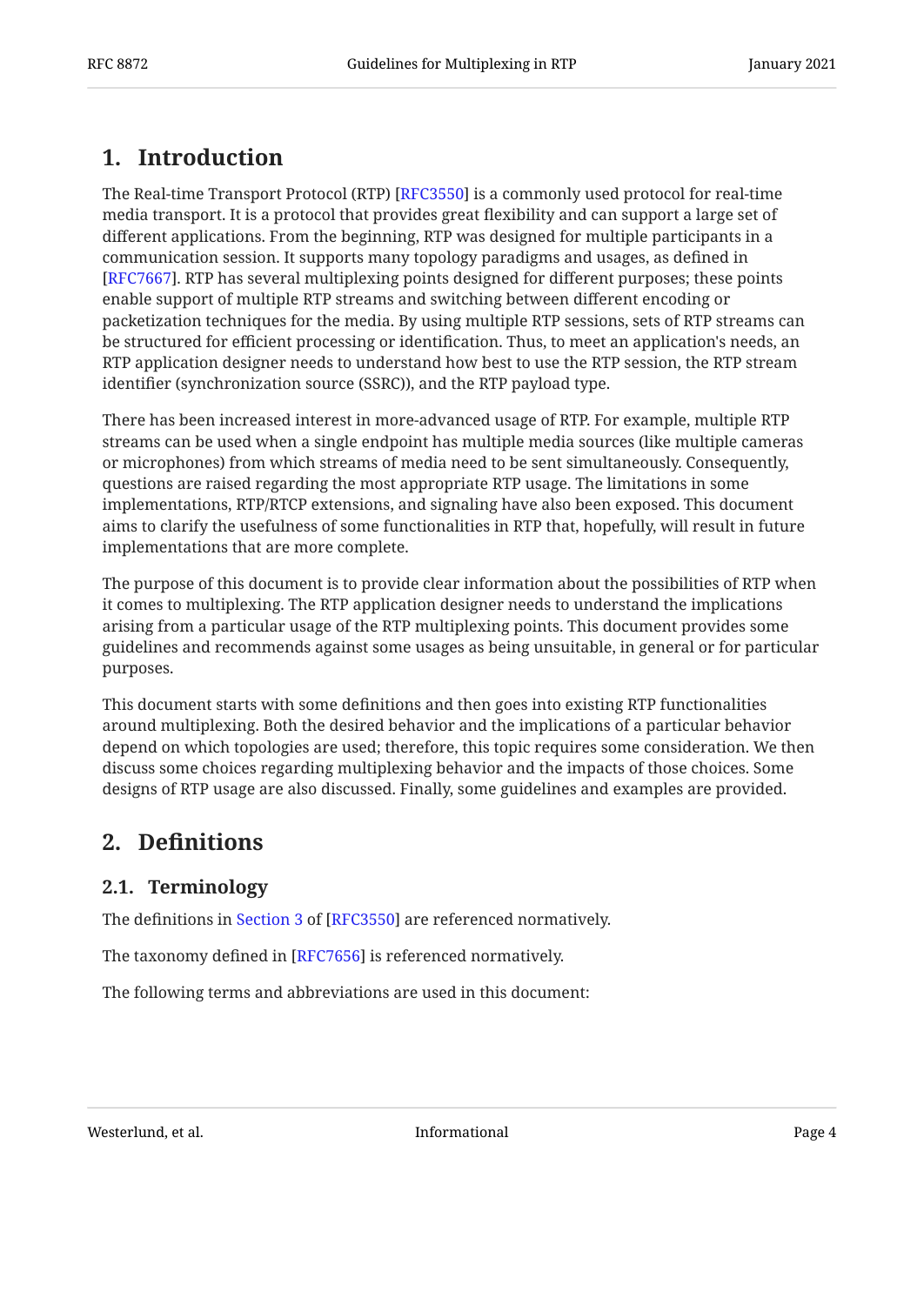#### Multi-party:

Communication that includes multiple endpoints. In this document, "multi-party" will be used to refer to scenarios where more than two endpoints communicate.

#### Multiplexing:

An operation that takes multiple entities as input, aggregating them onto some common resource while keeping the individual entities addressable such that they can later be fully and unambiguously separated (demultiplexed) again.

#### RTP Receiver:

An endpoint or middlebox receiving RTP streams and RTCP messages. It uses at least one SSRC to send RTCP messages. An RTP receiver may also be an RTP sender.

#### RTP Sender:

An endpoint sending one or more RTP streams but also sending RTCP messages.

#### RTP Session Group:

One or more RTP sessions that are used together to perform some function. Examples include multiple RTP sessions used to carry different layers of a layered encoding. In an RTP Session Group, CNAMEs are assumed to be valid across all RTP sessions and designate synchronization contexts that can cross RTP sessions; i.e., SSRCs that map to a common CNAME can be assumed to have RTCP Sender Report (SR) timing information derived from a common clock such that they can be synchronized for playout.

#### Signaling:

The process of configuring endpoints to participate in one or more RTP sessions.

Note: The above definitions of "RTP receiver" and "RTP sender" are consistent with the usage in [\[RFC3550](#page-27-4)].

## <span id="page-4-0"></span>**[2.2. Focus of This Document](#page-4-0)**

This document is focused on issues that affect RTP. Thus, issues that involve signaling protocols - such as whether SIP [RFC3261], Jingle [JINGLE], or some other protocol is in use for session configuration; the particular syntaxes used to define RTP session properties; or the constraints imposed by particular choices in the signaling protocols -- are mentioned only as examples in order to describe the RTP issues more precisely.

This document assumes that the applications will use RTCP. While there are applications that don't send RTCP, they do not conform to the RTP specification and thus can be regarded as reusing the RTP packet format but not implementing RTP.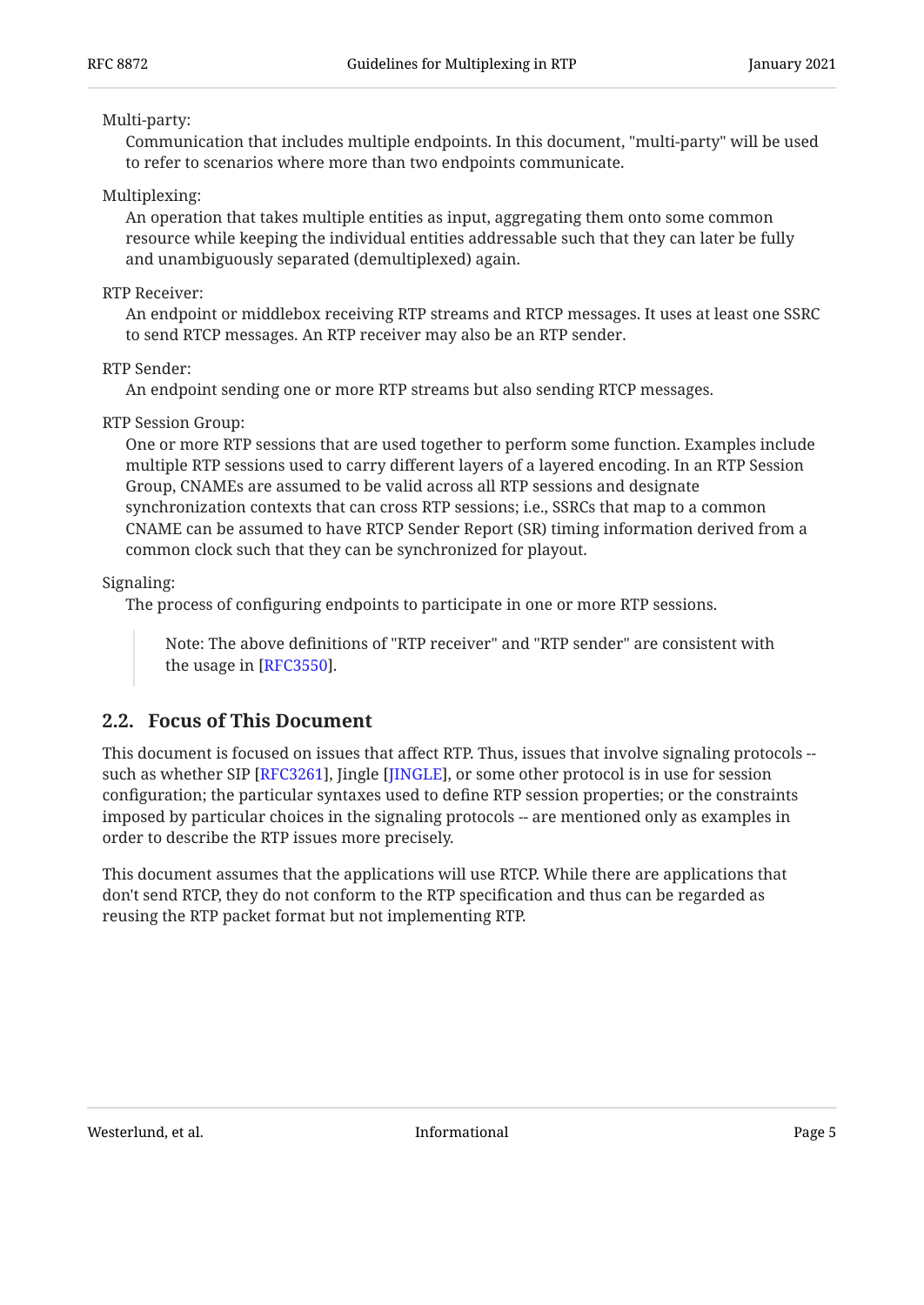# <span id="page-5-1"></span><span id="page-5-0"></span>**[3. RTP Multiplexing Overview](#page-5-0)**

### **[3.1. Reasons for Multiplexing and Grouping RTP Streams](#page-5-1)**

There are several reasons why an endpoint might choose to send multiple media streams. In the discussion below, please keep in mind that the reasons for having multiple RTP streams vary and include, but are not limited to, the following:

- There might be multiple media sources. •
- Multiple RTP streams might be needed to represent one media source, for example:
	- To carry different layers of a scalable encoding of a media source
	- Alternative encodings during simulcast, using different codecs for the same audio stream
	- Alternative formats during simulcast, multiple resolutions of the same video stream
- A retransmission stream might repeat some parts of the content of another RTP stream. •
- $\bullet$  A Forward Error Correction (FEC) stream might provide material that can be used to repair another RTP stream.

For each of these reasons, it is necessary to decide whether each additional RTP stream is sent within the same RTP session as the other RTP streams or it is necessary to use additional RTP sessions to group the RTP streams. For a combination of reasons, the suitable choice for one situation might not be the suitable choice for another situation. The choice is easiest when multiplexing multiple media sources of the same media type. However, all reasons warrant discussion and clarification regarding how to deal with them. As the discussion below will show, a single solution does not suit all purposes. To utilize RTP well and as efficiently as possible, both are needed. The real issue is knowing when to create multiple RTP sessions versus when to send multiple RTP streams in a single RTP session.

## <span id="page-5-2"></span>**[3.2. RTP Multiplexing Points](#page-5-2)**

This section describes the multiplexing points present in RTP that can be used to distinguish RTP streams and groups of RTP streams. [Figure 1](#page-6-1) outlines the process of demultiplexing incoming RTP streams, starting with one or more sockets representing the reception of one or more transport flows, e.g., based on the UDP destination port. It also demultiplexes RTP/RTCP from any other protocols, such as Session Traversal Utilities for NAT (STUN) [RFC5389] and DTLS-SRTP [[RFC5764\]](#page-30-1) on the same transport as described in [RFC7983]. The Processing and Buffering (PB) step in [Figure 1](#page-6-1) terminates RTP/RTCP and prepares the RTP payload for input to the decoder.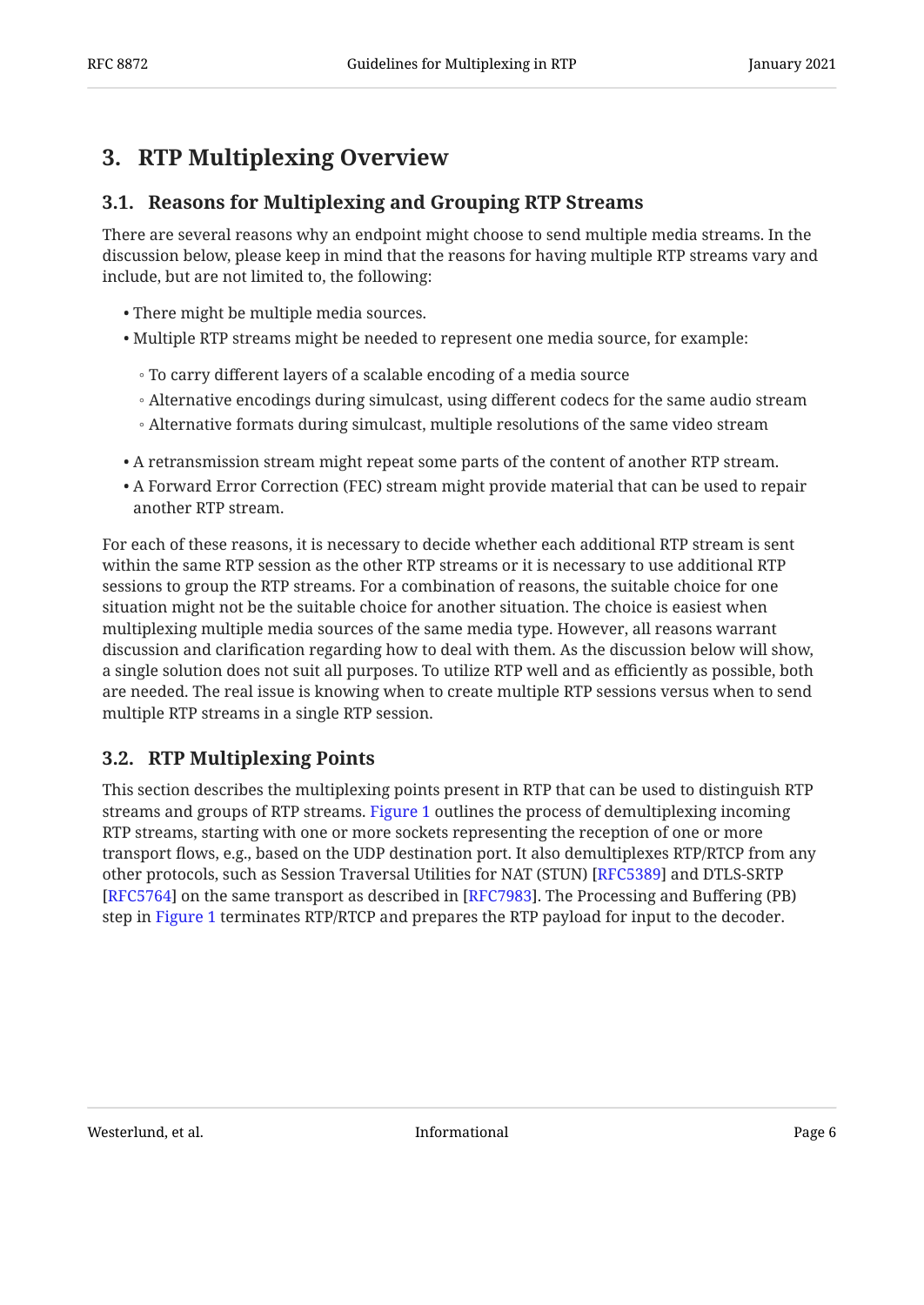<span id="page-6-1"></span>

<span id="page-6-0"></span>*[Figure 1: RTP Demultiplexing Process](#page-6-1)* 

#### **[3.2.1. RTP Session](#page-6-0)**

An RTP session is the highest semantic layer in RTP and represents an association between a group of communicating endpoints. RTP does not contain a session identifier, yet different RTP sessions must be possible to identify both across a set of different endpoints and from the perspective of a single endpoint.

For RTP session separation across endpoints, the set of participants that form an RTP session is defined as those that share a single SSRC space [[RFC3550\]](#page-27-4). That is, if a group of participants are each aware of the SSRC identifiers belonging to the other participants, then those participants are in a single RTP session. A participant can become aware of an SSRC identifier by receiving an RTP packet containing the identifier in the SSRC field or contributing source (CSRC) list, by receiving an RTCP packet listing it in an SSRC field, or through signaling (e.g., the Session Description Protocol (SDP) [RFC4566] "a=ssrc:" attribute [RFC5576]). Thus, the scope of an RTP session is determined by the participants' network interconnection topology, in combination with RTP and RTCP forwarding strategies deployed by the endpoints and any middleboxes, and by the signaling.

For RTP session separation within a single endpoint, RTP relies on the underlying transport layer and the signaling to identify RTP sessions in a manner that is meaningful to the application. A single endpoint can have one or more transport flows for the same RTP session, and a single RTP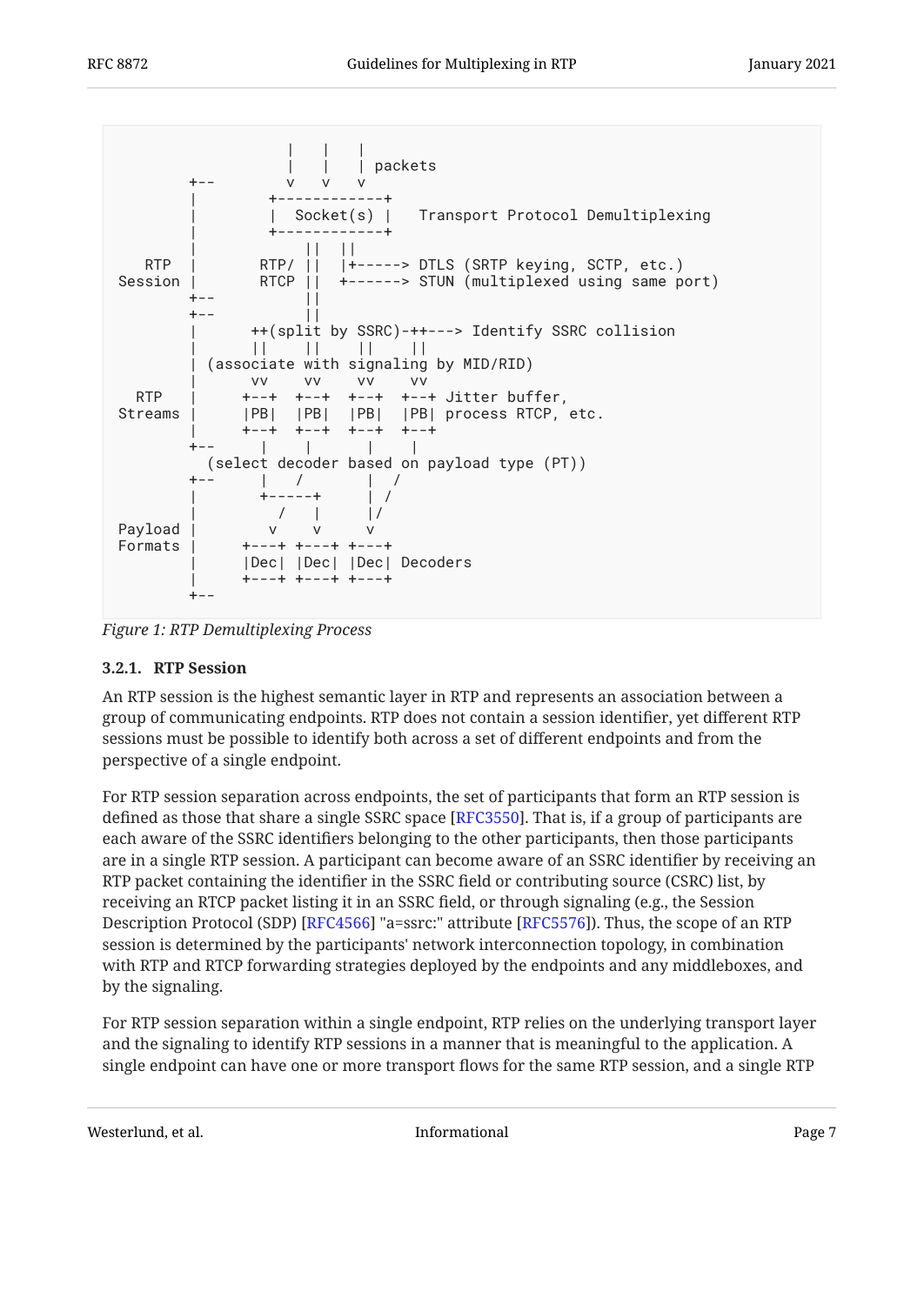session can span multiple transport-layer flows even if all endpoints use a single transport-layer flow per endpoint for that RTP session. The signaling layer might give RTP sessions an explicit identifier, or the identification might be implicit based on the addresses and ports used. Accordingly, a single RTP session can have multiple associated identifiers, explicit and implicit, belonging to different contexts. For example, when running RTP on top of UDP/IP, an endpoint can identify and delimit an RTP session from other RTP sessions by their UDP source and destination IP addresses and their UDP port numbers. A single RTP session can be using multiple IP/UDP flows for receiving and/or sending RTP packets to other endpoints or middleboxes, even if the endpoint does not have multiple IP addresses. Using multiple IP addresses only makes it more likely that multiple IP/UDP flows will be required. Another example is SDP media descriptions (the "m=" line and the subsequent associated lines) that signal the transport flow and RTP session configuration for the endpoint's part of the RTP session. The SDP grouping framework [[RFC5888\]](#page-30-3) allows labeling of the media descriptions to be used so that RTP Session Groups can be created. Through the use of ["Negotiating Media Multiplexing Using the Session](#page-28-4) [Description Protocol \(SDP\)"](#page-28-4) [[RFC8843\]](#page-28-4), multiple media descriptions become part of a common RTP session where each media description represents the RTP streams sent or received for a media source.

RTP makes no normative statements about the relationship between different RTP sessions; however, applications that use more than one RTP session need to understand how the different RTP sessions that they create relate to one another.

### <span id="page-7-0"></span>**[3.2.2. Synchronization Source \(SSRC\)](#page-7-0)**

An SSRC identifies a source of an RTP stream, or an RTP receiver when sending RTCP. Every endpoint has at least one SSRC identifier, even if it does not send RTP packets. RTP endpoints that are only RTP receivers still send RTCP and use their SSRC identifiers in the RTCP packets they send. An endpoint can have multiple SSRC identifiers if it sends multiple RTP streams. Endpoints that function as both RTP sender and RTP receiver use the same SSRC(s) in both roles.

The SSRC is a 32-bit identifier. It is present in every RTP and RTCP packet header and in the payload of some RTCP packet types. It can also be present in SDP signaling. Unless presignaled, e.g., using the SDP "a=ssrc:" attribute [\[RFC5576\]](#page-28-3), the SSRC is chosen at random. It is not dependent on the network address of the endpoint and is intended to be unique within an RTP session. SSRC collisions can occur and are handled as specified in [[RFC3550\]](#page-27-4) and [\[RFC5576](#page-28-3)], resulting in the SSRC of the colliding RTP streams or receivers changing. An endpoint that changes its network transport address during a session has to choose a new SSRC identifier to avoid being interpreted as a looped source, unless a mechanism providing a virtual transport (such as Interactive Connectivity Establishment (ICE) [[RFC8445\]](#page-31-1)) abstracts the changes.

SSRC identifiers that belong to the same synchronization context (i.e., that represent RTP streams that can be synchronized using information in RTCP SR packets) use identical CNAME chunks in corresponding RTCP source description (SDES) packets. SDP signaling can also be used to provide explicit SSRC grouping [\[RFC5576](#page-28-3)].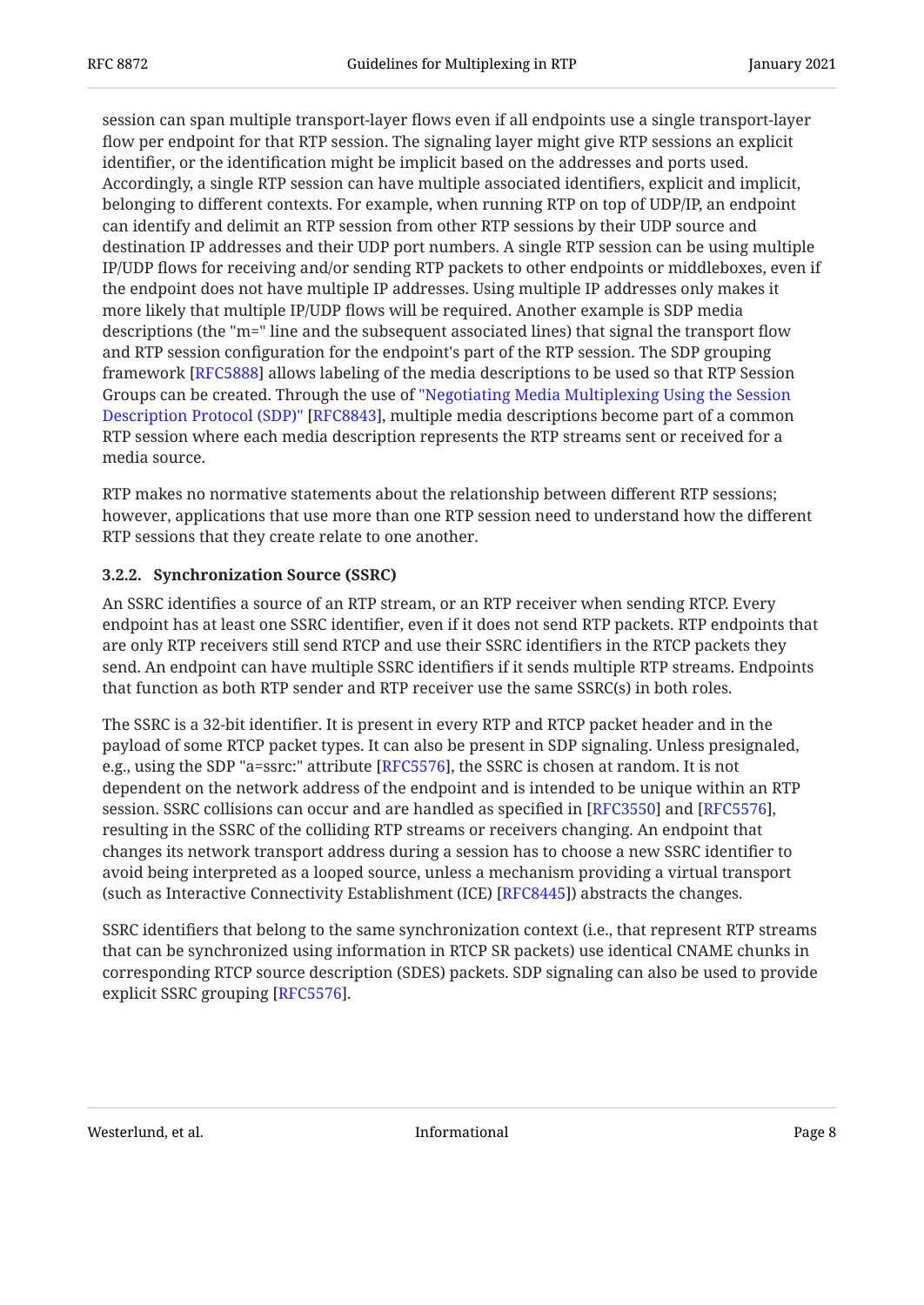In some cases, the same SSRC identifier value is used to relate streams in two different RTP sessions, such as in RTP retransmission [[RFC4588\]](#page-30-4). This is to be avoided, since there is no guarantee that SSRC values are unique across RTP sessions. In the case of RTP retransmission [[RFC4588\]](#page-30-4), it is recommended to use explicit binding of the source RTP stream and the redundancy stream, e.g., using the RepairedRtpStreamId RTCP SDES item [RFC8852]. The RepairedRtpStreamId is a rather recent mechanism, so one cannot expect older applications to follow this recommendation.

Note that the RTP sequence number and RTP timestamp are scoped by the SSRC and are thus specific per RTP stream.

Different types of entities use an SSRC to identify themselves, as follows:

- A real media source uses the SSRC to identify a "physical" media source. •
- A conceptual media source uses the SSRC to identify the result of applying some filtering function in a network node -- for example, a filtering function in an RTP mixer that provides the most active speaker based on some criteria, or a mix representing a set of other sources.
- An RTP receiver uses the SSRC to identify itself as the source of its RTCP reports. •

An endpoint that generates more than one media type, e.g., a conference participant sending both audio and video, need not (and, indeed, should not) use the same SSRC value across RTP sessions. Using RTCP compound packets containing the CNAME SDES item is the designated method for binding an SSRC to a CNAME, effectively cross-correlating SSRCs within and between RTP sessions as coming from the same endpoint. The main property attributed to SSRCs associated with the same CNAME is that they are from a particular synchronization context and can be synchronized at playback.

An RTP receiver receiving a previously unseen SSRC value will interpret it as a new source. It might in fact be a previously existing source that had to change its SSRC number due to an SSRC conflict. Using the media identification (MID) extension [[RFC8843\]](#page-28-4) helps to identify which media source the new SSRC represents, and using the restriction identifier (RID) extension [[RFC8851\]](#page-28-6) helps to identify what encoding or redundancy stream it represents, even though the SSRC changed. However, the originator of the previous SSRC ought to have ended the conflicting source by sending an RTCP BYE for it prior to starting to send with the new SSRC, making the new SSRC a new source.

#### <span id="page-8-0"></span>**[3.2.3. Contributing Source \(CSRC\)](#page-8-0)**

The CSRC is not a separate identifier. Rather, an SSRC identifier is listed as a CSRC in the RTP header of a packet generated by an RTP mixer or video Multipoint Control Unit (MCU) / switch, if the corresponding SSRC was in the header of one of the packets that contributed to the output.

It is not possible, in general, to extract media represented by an individual CSRC, since it is typically the result of a media merge (e.g., mix) operation on the individual media streams corresponding to the CSRC identifiers. The exception is the case where only a single CSRC is indicated, as this represents the forwarding of an RTP stream that might have been modified. The RTP header extension (["A Real-time Transport Protocol \(RTP\) Header Extension for Mixer-to-](#page-30-5)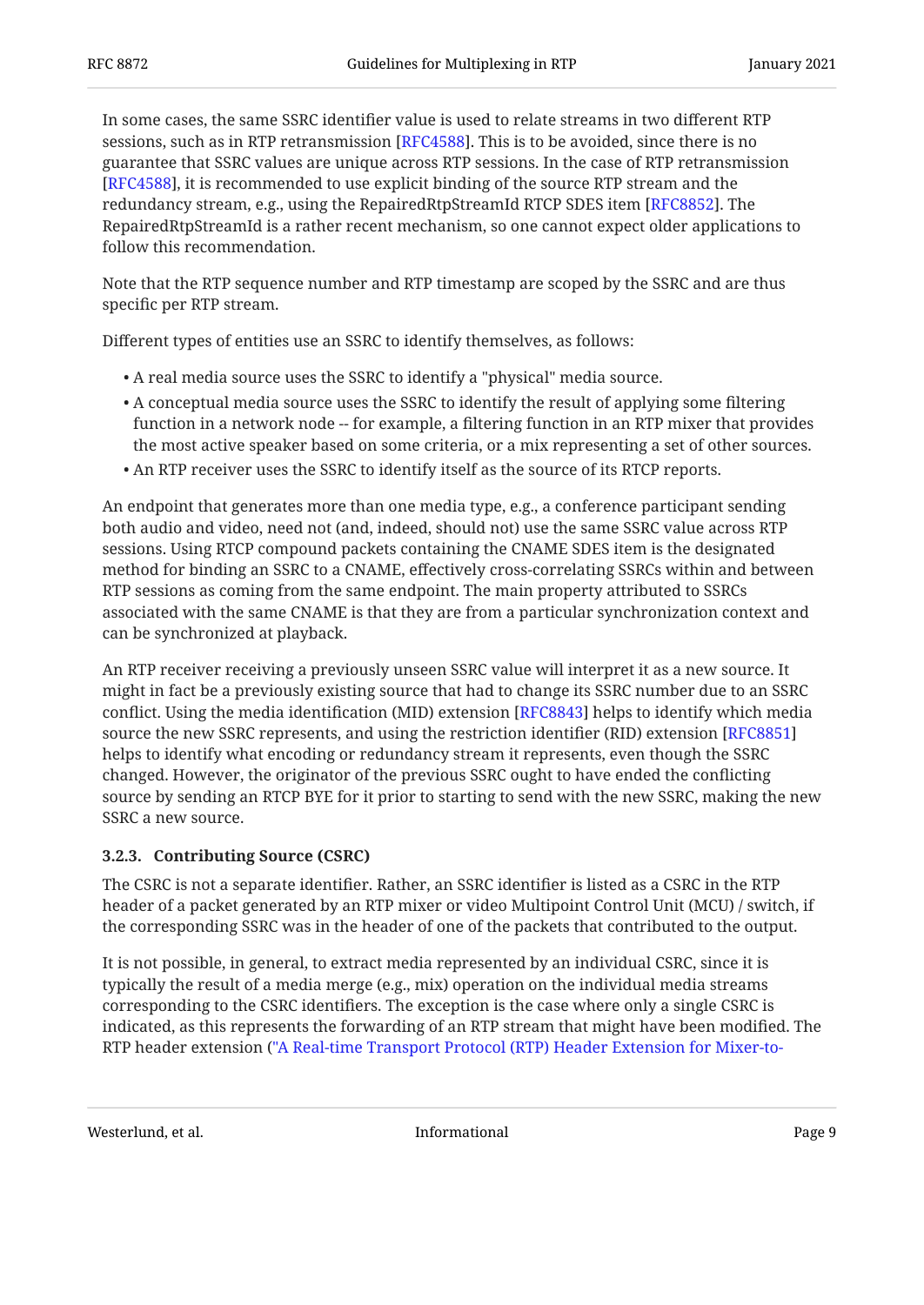[Client Audio Level Indication"](#page-30-5) [\[RFC6465](#page-30-5)]) expands on the receiver's information about a packet with a CSRC list. Due to these restrictions, a CSRC will not be considered a fully qualified multiplexing point and will be disregarded in the rest of this document.

### <span id="page-9-0"></span>**[3.2.4. RTP Payload Type](#page-9-0)**

Each RTP stream utilizes one or more RTP payload formats. An RTP payload format describes how the output of a particular media codec is framed and encoded into RTP packets. The payload format is identified by the payload type (PT) field in the RTP packet header. The combination of SSRC and PT therefore identifies a specific RTP stream in a specific encoding format. The format definition can be taken from [RFC3551] for statically allocated payload types but ought to be explicitly defined in signaling, such as SDP, for both static and dynamic payload types. The term "format" here includes those aspects described by out-of-band signaling means; in SDP, the term "format" includes media type, RTP timestamp sampling rate, codec, codec configuration, payload format configurations, and various robustness mechanisms such as redundant encodings . [[RFC2198\]](#page-29-3)

The RTP payload type is scoped by the sending endpoint within an RTP session. PT has the same meaning across all RTP streams in an RTP session. All SSRCs sent from a single endpoint share the same payload type definitions. The RTP payload type is designed such that only a single payload type is valid at any instant in time in the RTP stream's timestamp timeline, effectively time-multiplexing different payload types if any change occurs. The payload type can change on a per-packet basis for an SSRC -- for example, a speech codec making use of generic comfort noise [[RFC3389\]](#page-29-4). If there is a true need to send multiple payload types for the same SSRC that are valid for the same instant, then redundant encodings [RFC2198] can be used. Several additional constraints, other than those mentioned above, need to be met to enable this usage, one of which is that the combined payload sizes of the different payload types ought not exceed the transport MTU.

Other aspects of using the RTP payload format are described in ["How to Write an RTP Payload](#page-31-2) . [Format"](#page-31-2) [[RFC8088\]](#page-31-2)

The payload type is not a multiplexing point at the RTP layer (see [Appendix A](#page-31-0) for a detailed discussion of why using the payload type as an RTP multiplexing point does not work). The RTP payload type is, however, used to determine how to consume and decode an RTP stream. The RTP payload type number is sometimes used to associate an RTP stream with the signaling, which in general requires that unique RTP payload type numbers be used in each context. Using MID, e.g., when bundling "m=" sections [\[RFC8843](#page-28-4)], can replace the payload type as a signaling association, and unique RTP payload types are then no longer required for that purpose.

## <span id="page-9-1"></span>**[3.3. Issues Related to RTP Topologies](#page-9-1)**

The impact of how RTP multiplexing is performed will in general vary with how the RTP session participants are interconnected, as described in ["RTP Topologies"](#page-28-1) [[RFC7667\]](#page-28-1).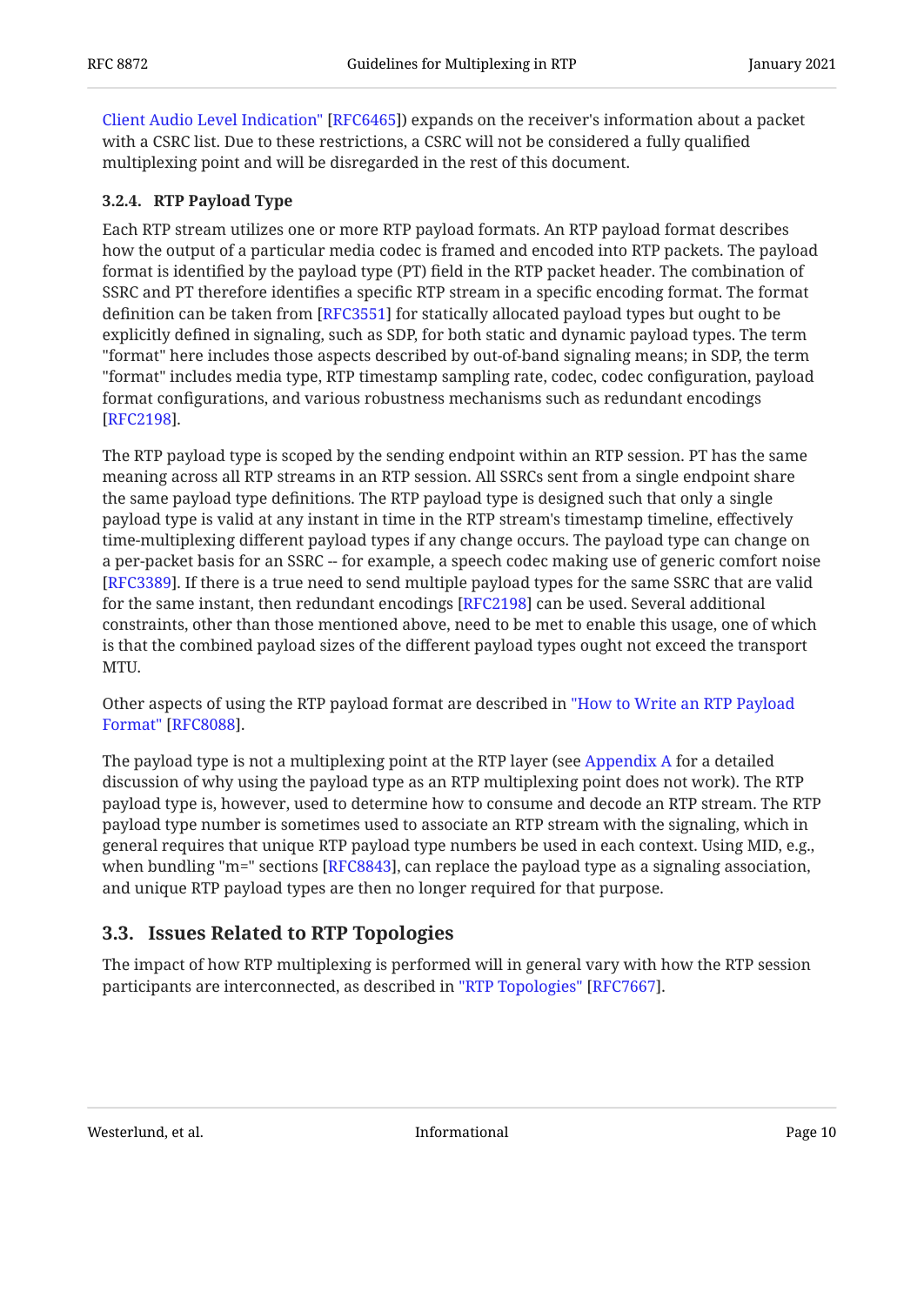Even the most basic use case -- "Topo-Point-to-Point" as described in [RFC7667] -- raises a number of considerations, which are discussed in detail in the following sections. They range over such aspects as the following:

- Does my communication peer support RTP as defined with multiple SSRCs per RTP session? •
- Do I need network differentiation in the form of QoS ([Section 4.2.1\)](#page-17-1)? •
- $\bullet$  Can the application more easily process and handle the media streams if they are in different RTP sessions?
- Do I need to use additional RTP streams for RTP retransmission or FEC? •

For some point-to-multipoint topologies (e.g., Topo-ASM and Topo-SSM [RFC7667]), multicast is used to interconnect the session participants. Special considerations (documented in [Section](#page-19-0) [4.2.3\)](#page-19-0) are then needed, as multicast is a one-to-many distribution system.

Sometimes, an RTP communication session can end up in a situation where the communicating peers are not compatible, for various reasons:

- No common media codec for a media type, thus requiring transcoding. •
- Different support for multiple RTP streams and RTP sessions. •
- Usage of different media transport protocols (i.e., one peer uses RTP, but the other peer uses a different transport protocol).
- Usage of different transport protocols, e.g., UDP, the Datagram Congestion Control Protocol (DCCP), or TCP.
- Different security solutions (e.g., IPsec, TLS, DTLS, or the Secure Real-time Transport Protocol (SRTP)) with different keying mechanisms.

These compatibility issues can often be resolved by the inclusion of a translator between the two peers -- the Topo-PtP-Translator, as described in [\[RFC7667\]](#page-28-1). The translator's main purpose is to make the peers look compatible to each other. There can also be reasons other than compatibility for inserting a translator in the form of a middlebox or gateway -- for example, a need to monitor the RTP streams. Beware that changing the stream transport characteristics in the translator can require a thorough understanding of aspects ranging from congestion control and media-level adaptations to application-layer semantics.

Within the uses enabled by the RTP standard, the point-to-point topology can contain one or more RTP sessions with one or more media sources per session, each having one or more RTP streams per media source.

## <span id="page-10-0"></span>**[3.4. Issues Related to RTP and RTCP](#page-10-0)**

Using multiple RTP streams is a well-supported feature of RTP. However, for most implementers or people writing RTP/RTCP applications or extensions attempting to apply multiple streams, it can be unclear when it is most appropriate to add an additional RTP stream in an existing RTP session and when it is better to use multiple RTP sessions. This section discusses the various considerations that need to be taken into account.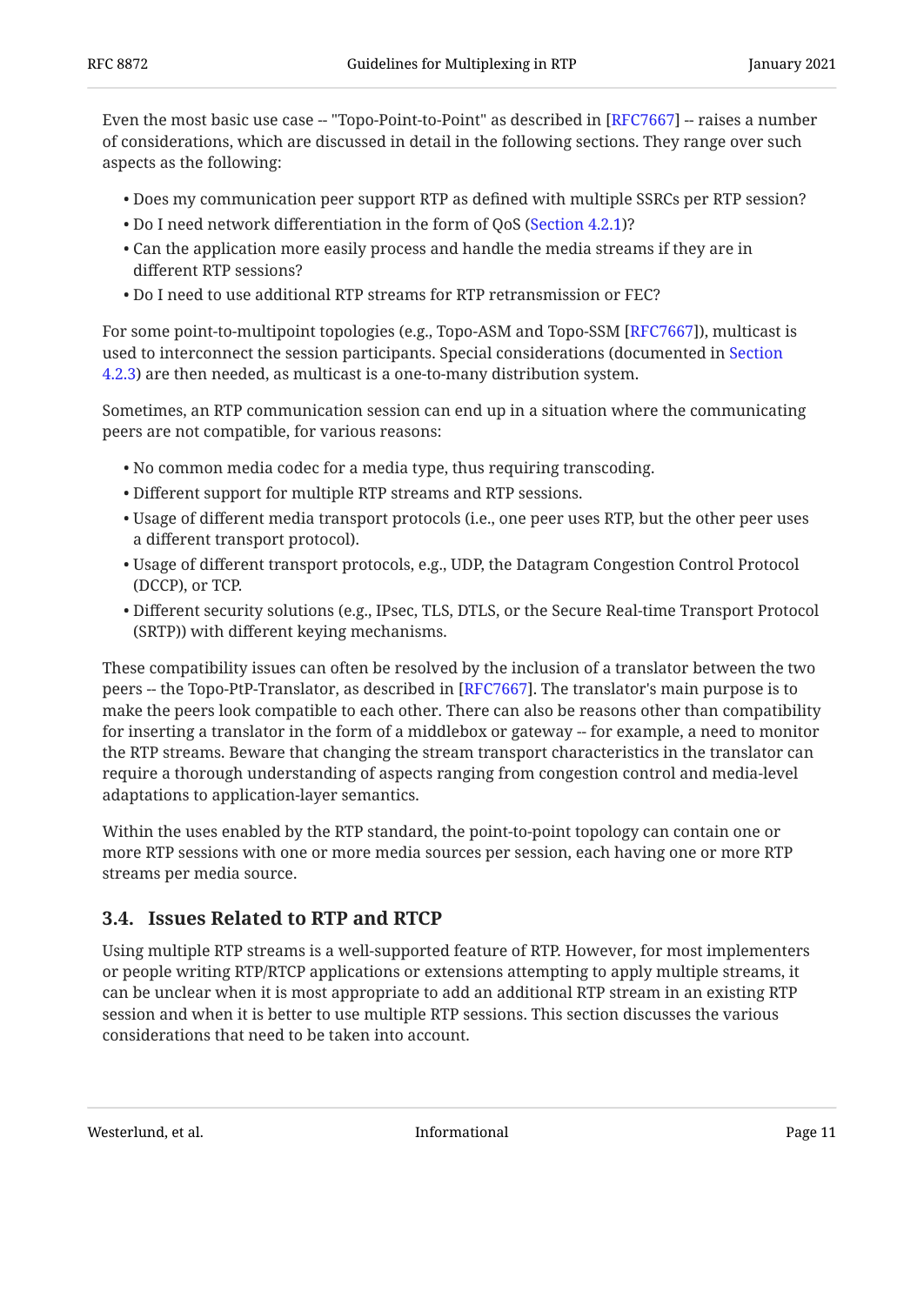#### <span id="page-11-0"></span>**[3.4.1. The RTP Speci](#page-11-0)fication**

RFC 3550 contains some recommendations and a numbered list ([Section 5.2](https://www.rfc-editor.org/rfc/rfc3550#section-5.2) of [\[RFC3550](#page-27-4)]) of five arguments regarding different aspects of RTP multiplexing. Please review [Section 5.2](https://www.rfc-editor.org/rfc/rfc3550#section-5.2) of [[RFC3550\]](#page-27-4). Five important aspects are quoted below.

1.

If, say, two audio streams shared the same RTP session and the same SSRC value, and one were to change encodings and thus acquire a different RTP payload type, there would be no general way of identifying which stream had changed encodings.

This argument advocates the use of different SSRCs for each individual RTP stream, as this is fundamental to RTP operation.

2.

An SSRC is defined to identify a single timing and sequence number space. Interleaving multiple payload types would require different timing spaces if the media clock rates differ and would require different sequence number spaces to tell which payload type suffered packet loss.

This argument advocates against demultiplexing RTP streams within a session based only on their RTP payload type numbers; it still stands, as can be seen by the extensive list of issues discussed in [Appendix A](#page-31-0).

3.

The RTCP sender and receiver reports (see Section 6.4) can only describe one timing and sequence number space per SSRC and do not carry a payload type field.

This argument is yet another argument against payload type multiplexing.

4.

An RTP mixer would not be able to combine interleaved streams of incompatible media into one stream.

This argument advocates against multiplexing RTP packets that require different handling into the same session. In most cases, the RTP mixer must embed application logic to handle streams; the separation of streams according to stream type is just another piece of application logic, which might or might not be appropriate for a particular application. One type of application that can mix different media sources blindly is the audio-only telephone bridge, although the ability to do that comes from the well-defined scenario that is aided by the use of a single media type, even though individual streams may use incompatible codec types; most other types of applications need application-specific logic to perform the mix correctly.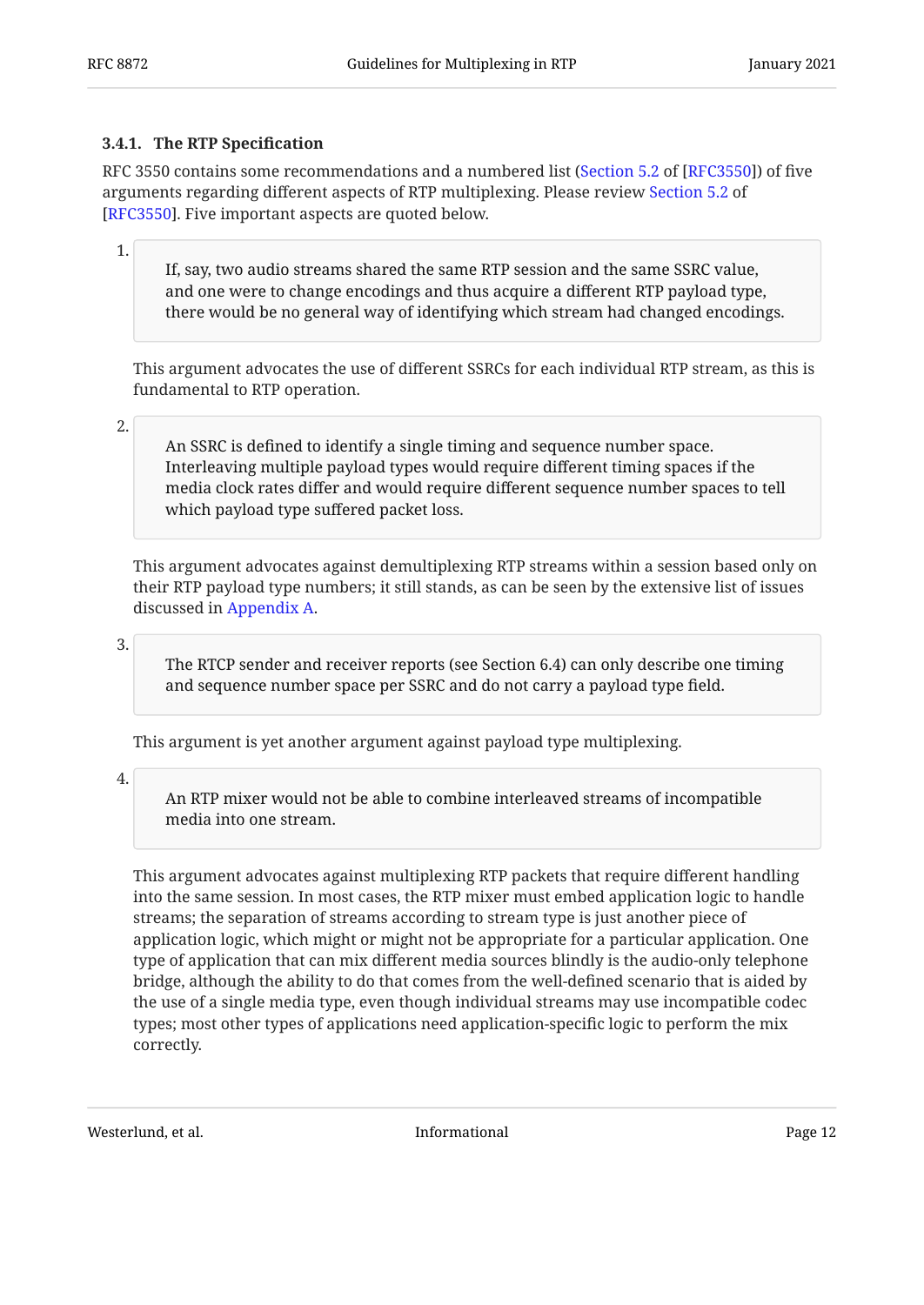Carrying multiple media in one RTP session precludes: the use of different network paths or network resource allocations if appropriate; reception of a subset of the media if desired, for example just audio if video would exceed the available bandwidth; and receiver implementations that use separate processes for the different media, whereas using separate RTP sessions permits either single- or multiple-process implementations. 5.

This argument discusses network aspects that are described in [Section 4.2.](#page-17-0) It also goes into aspects of implementation, like split component terminals (see Section 3.10 of [RFC7667]) -endpoints where different processes or interconnected devices handle different aspects of the whole multimedia session.

To summarize, RFC 3550's view on multiplexing is to use unique SSRCs for anything that is its own media/packet stream and use different RTP sessions for media streams that don't share a media type. This document supports the first point; it is very valid. The latter needs further discussion, as imposing a single solution on all usages of RTP is inappropriate. ["Sending Multiple](#page-28-7) [Types of Media in a Single RTP Session"](#page-28-7) [[RFC8860\]](#page-28-7) updates RFC 3550 to allow multiple media types in an RTP session and provides a detailed analysis of the potential benefits and issues related to having multiple media types in the same RTP session. Thus, [RFC8860] provides a wider scope for an RTP session and considers multiple media types in one RTP session as a possible choice for the RTP application designer.

### <span id="page-12-0"></span>**[3.4.2. Multiple SSRCs in a Session](#page-12-0)**

Using multiple SSRCs at one endpoint in an RTP session requires that some unclear aspects of the RTP specification be resolved. These items could potentially lead to some interoperability issues as well as some potential significant inefficiencies, as further discussed in "Sending Multiple RTP Streams in a Single RTP Session" [\[RFC8108](#page-31-3)]. An RTP application designer should consider these issues and the application's possible impact caused by a lack of appropriate RTP handling or optimization in the peer endpoints.

Using multiple RTP sessions can potentially mitigate application issues caused by multiple SSRCs in an RTP session.

### <span id="page-12-1"></span>**[3.4.3. Binding Related Sources](#page-12-1)**

A common problem in a number of various RTP extensions has been how to bind related RTP streams together. This issue is common to both using additional SSRCs and multiple RTP sessions.

The solutions can be divided into a few groups:

- RTP/RTCP based •
- Signaling based, e.g., SDP
- Grouping related RTP sessions •
- Grouping SSRCs within an RTP session •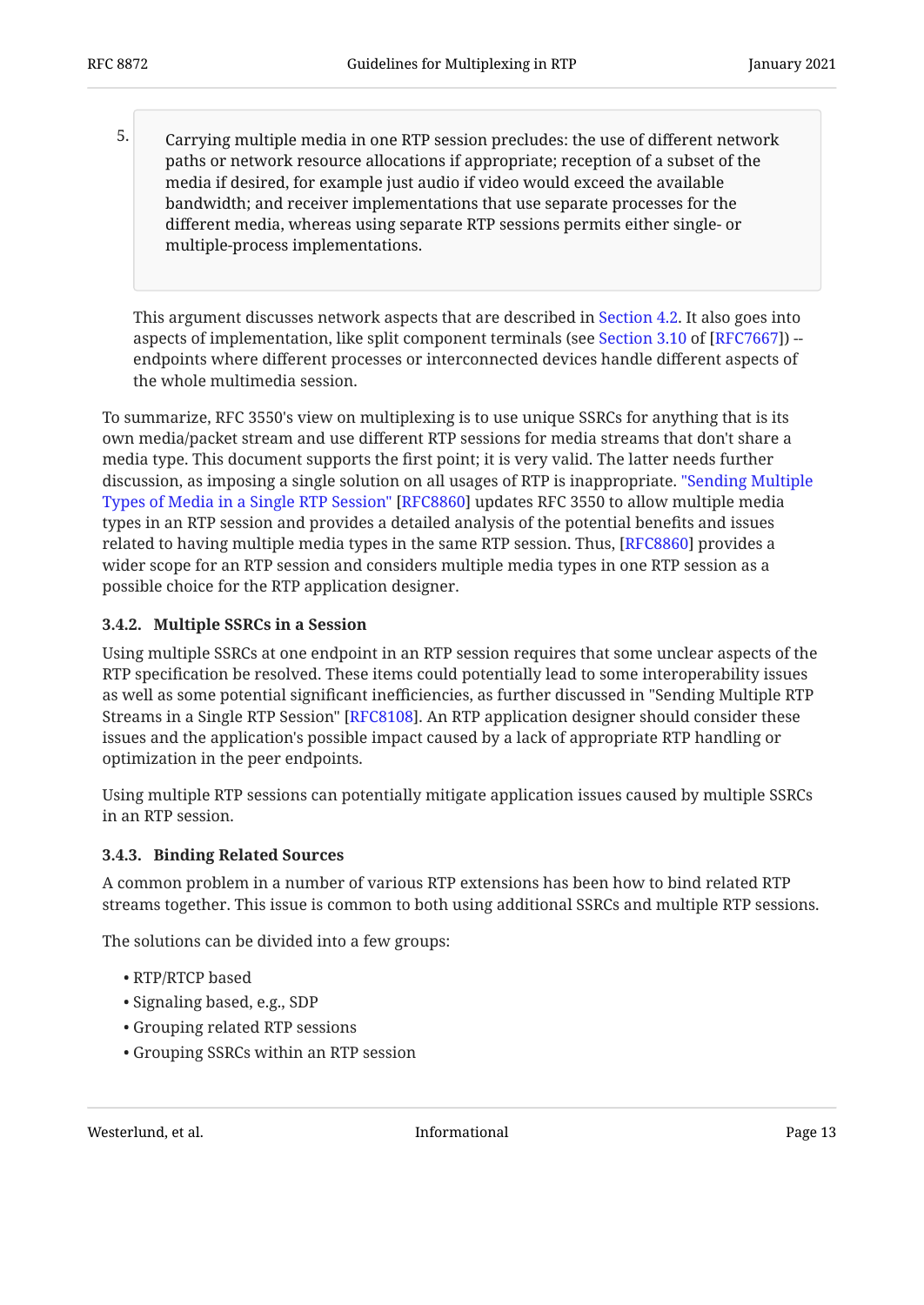Most solutions are explicit, but some implicit methods have also been applied to the problem.

The SDP-based signaling solutions are:

#### SDP media description grouping:

The SDP grouping framework [\[RFC5888](#page-30-3)] uses various semantics to group any number of media descriptions. SDP media description grouping has primarily been used to group RTP sessions, but in combination with [RFC8843], it can also group multiple media descriptions within a single RTP session.

#### SDP media multiplexing:

["Negotiating Media Multiplexing Using the Session Description Protocol \(SDP\)"](#page-28-4) [\[RFC8843](#page-28-4)] uses information taken from both SDP and RTCP to associate RTP streams to SDP media descriptions. This allows both SDP and RTCP to group RTP streams belonging to an SDP media description and group multiple SDP media descriptions into a single RTP session.

#### SDP SSRC grouping:

includes a solution for grouping SSRCs in the same way that the grouping framework groups media descriptions. "Source-Specifi[c Media Attributes in the Session Description Protocol \(SDP\)"](#page-28-3) [\[RFC5576](#page-28-3)]

The above grouping constructs support many use cases. Those solutions have shortcomings in cases where the session's dynamic properties are such that it is difficult or a drain on resources to keep the list of related SSRCs up to date.

One RTP/RTCP-based grouping solution is to use the RTCP SDES CNAME to bind related RTP streams to an endpoint or a synchronization context. For applications with a single RTP stream per type (media, source, or redundancy stream), the CNAME is sufficient for that purpose, independent of whether one or more RTP sessions are used. However, some applications choose not to use a CNAME because of perceived complexity or a desire not to implement RTCP and instead use the same SSRC value to bind related RTP streams across multiple RTP sessions. RTP retransmission [[RFC4588\]](#page-30-4), when configured to use multiple RTP sessions, and generic FEC  $\,$ [[RFC5109\]](#page-30-6) both use the CNAME method to relate the RTP streams, which may work but might have some downsides in RTP sessions with many participating SSRCs. It is not recommended to use identical SSRC values across RTP sessions to relate RTP streams; when an SSRC collision occurs, this will force a change of that SSRC in all RTP sessions and will thus resynchronize all of the streams instead of only the single media stream experiencing the collision.

Another method for implicitly binding SSRCs is used by RTP retransmission [RFC4588] when using the same RTP session as the source RTP stream for retransmissions. A receiver that is missing a packet issues an RTP retransmission request and then awaits a new SSRC carrying the RTP retransmission payload, where that SSRC is from the same CNAME. This limits a requester to having only one outstanding retransmission request on any new SSRCs per endpoint.

["RTP Payload Format Restrictions" \[RFC8851](#page-28-6)] provides an RTP/RTCP-based mechanism to unambiguously identify the RTP streams within an RTP session and restrict the streams' payload format parameters in a codec-agnostic way beyond what is provided with the regular payload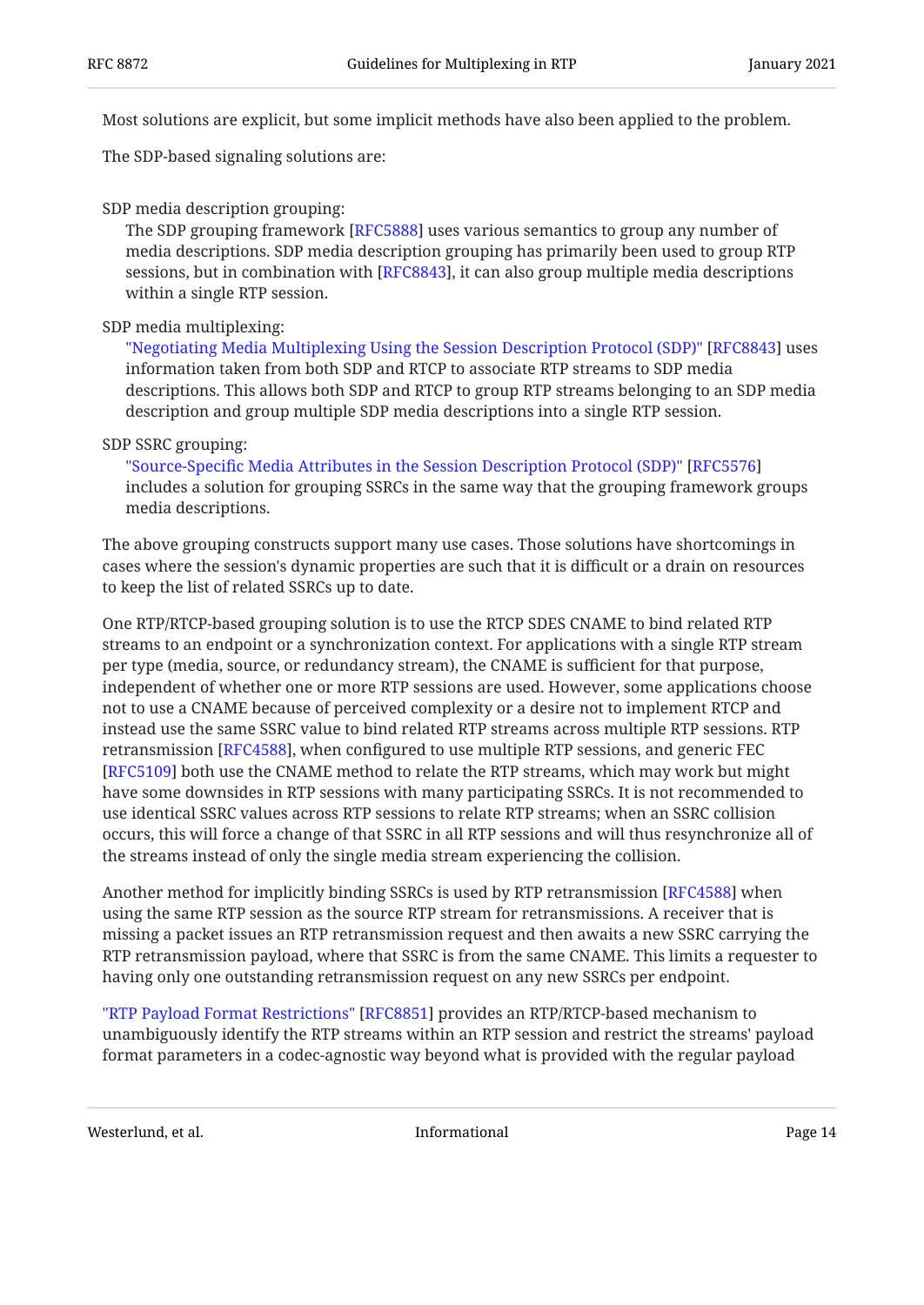types. The mapping is done by specifying an "a=rid" value in the SDP offer/answer signaling and having the corresponding RtpStreamId value as an SDES item and an RTP header extension [[RFC8852\]](#page-28-5). The RID solution also includes a solution for binding redundancy RTP streams to their original source RTP streams, given that those streams use RID identifiers. The redundancy stream uses the RepairedRtpStreamId SDES item and RTP header extension to declare the RtpStreamId value of the source stream to create the binding.

Experience has shown that an explicit binding between the RTP streams, agnostic of SSRC values, behaves well. That way, solutions using multiple RTP streams in a single RTP session and in multiple RTP sessions will use the same type of binding.

### <span id="page-14-0"></span>**[3.4.4. Forward Error Correction](#page-14-0)**

There exist a number of FEC-based schemes designed to mitigate packet loss in the original streams. Most of the FEC schemes protect a single source flow. This protection is achieved by transmitting a certain amount of redundant information that is encoded such that it can repair one or more instances of packet loss over the set of packets the redundant information protects. This sequence of redundant information needs to be transmitted as its own media stream or, in some cases, instead of the original media stream. Thus, many of these schemes create a need for binding related flows, as discussed above. Looking at the history of these schemes, there are schemes using multiple SSRCs and schemes using multiple RTP sessions, and some schemes that support both modes of operation.

Using multiple RTP sessions supports the case where some set of receivers might not be able to utilize the FEC information. By placing it in a separate RTP session and if separating RTP sessions at the transport level, FEC can easily be ignored at the transport level, without considering any RTP-layer information.

In usages involving multicast, sending FEC information in a separate multicast group allows for similar flexibility. This is especially useful when receivers see heterogeneous packet loss rates. A receiver can decide, based on measurement of experienced packet loss rates, whether to join a multicast group with suitable FEC data repair capabilities.

# <span id="page-14-2"></span><span id="page-14-1"></span>**[4. Considerations for RTP Multiplexing](#page-14-1)**

## **[4.1. Interworking Considerations](#page-14-2)**

There are several different kinds of interworking, and this section discusses two: interworking directly between different applications and the interworking of applications through an RTP translator. The discussion includes the implications of potentially different RTP multiplexing point choices and limitations that have to be considered when working with some legacy applications.

### <span id="page-14-3"></span>**[4.1.1. Application Interworking](#page-14-3)**

It is not uncommon that applications or services of similar but not identical usage, especially those intended for interactive communication, encounter a situation where one wants to interconnect two or more of these applications.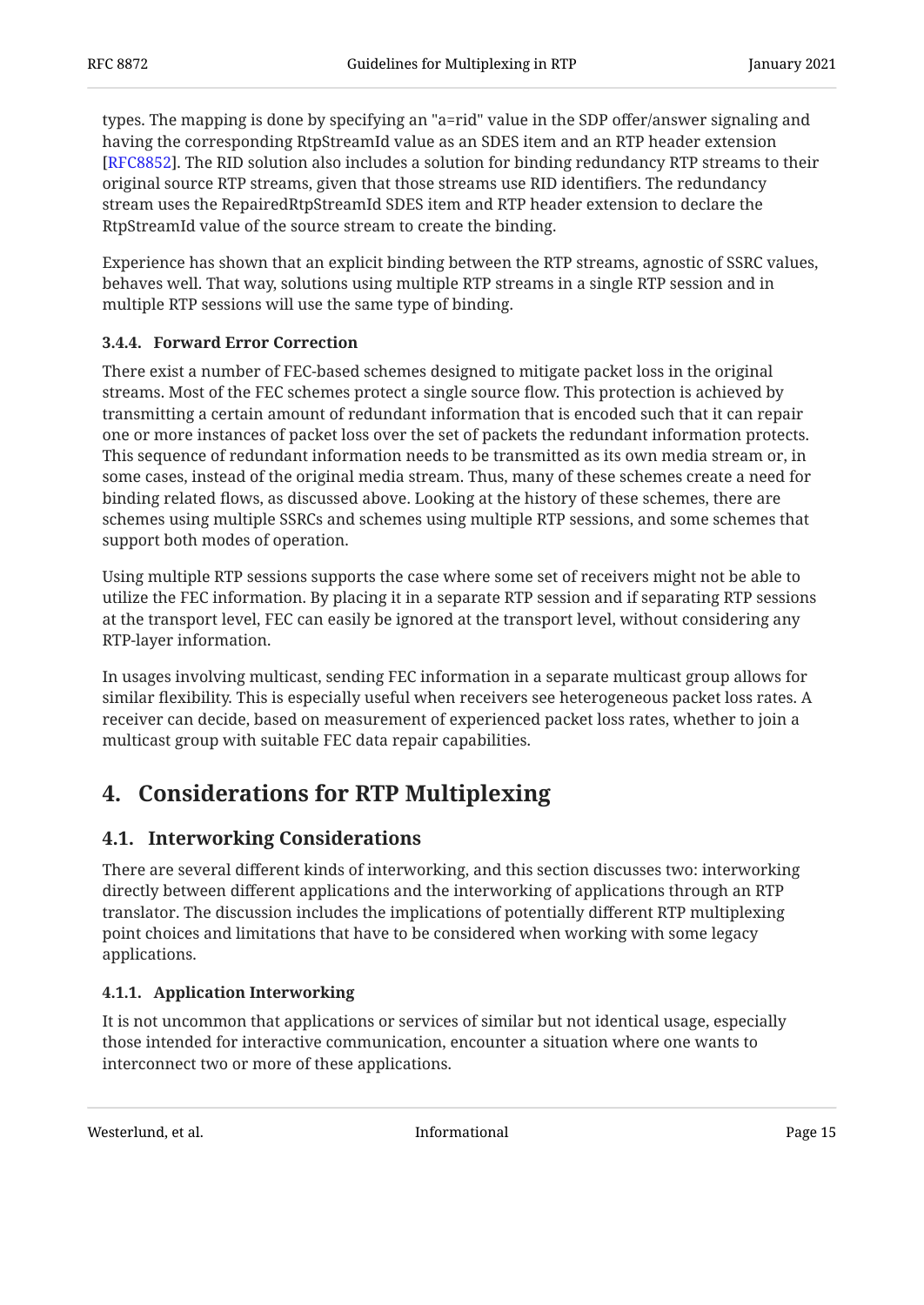In these cases, one ends up in a situation where one might use a gateway to interconnect applications. This gateway must then either change the multiplexing structure or adhere to the respective limitations in each application.

There are two fundamental approaches to building a gateway: using RTP translator interworking (RTP bridging), where the gateway acts as an RTP translator with the two interconnected applications being members of the same RTP session; or using gateway interworking ([Section](#page-15-1) [4.1.3\)](#page-15-1) with RTP termination, where there are independent RTP sessions between each interconnected application and the gateway.

For interworking to be feasible, any security solution in use needs to be compatible and capable of exchanging keys with either the peer or the gateway under the trust model being used. Secondly, the applications need to use media streams in a way that makes sense in both applications.

### <span id="page-15-0"></span>**[4.1.2. RTP Translator Interworking](#page-15-0)**

From an RTP perspective, the RTP translator approach could work if all the applications are using the same codecs with the same payload types, have made the same multiplexing choices, and have the same capabilities regarding the number of simultaneous RTP streams combined with the same set of RTP/RTCP extensions being supported. Unfortunately, this might not always be true.

When a gateway is implemented via an RTP translator, an important consideration is if the two applications being interconnected need to use the same approach to multiplexing. If one side is using RTP session multiplexing and the other is using SSRC multiplexing with BUNDLE [[RFC8843\]](#page-28-4), it may be possible for the RTP translator to map the RTP streams between both sides using some method, e.g., based on the number and order of SDP "m=" lines from each side. There are also challenges related to SSRC collision handling, since, unless SSRC translation is applied on the RTP translator, there may be a collision on the SSRC multiplexing side that the RTP session multiplexing side will not be aware of. Furthermore, if one of the applications is capable of working in several modes (such as being able to use additional RTP streams in one RTP session or multiple RTP sessions at will) and the other one is not, successful interconnection depends on locking the more flexible application into the operating mode where interconnection can be successful, even if none of the participants are using the less flexible application when the RTP sessions are being created.

### <span id="page-15-1"></span>**[4.1.3. Gateway Interworking](#page-15-1)**

When one terminates RTP sessions at the gateway, there are certain tasks that the gateway has to carry out:

- Generating appropriate RTCP reports for all RTP streams (possibly based on incoming RTCP reports) originating from SSRCs controlled by the gateway.
- Handling SSRC collision resolution in each application's RTP sessions. •
- Signaling, choosing, and policing appropriate bitrates for each session.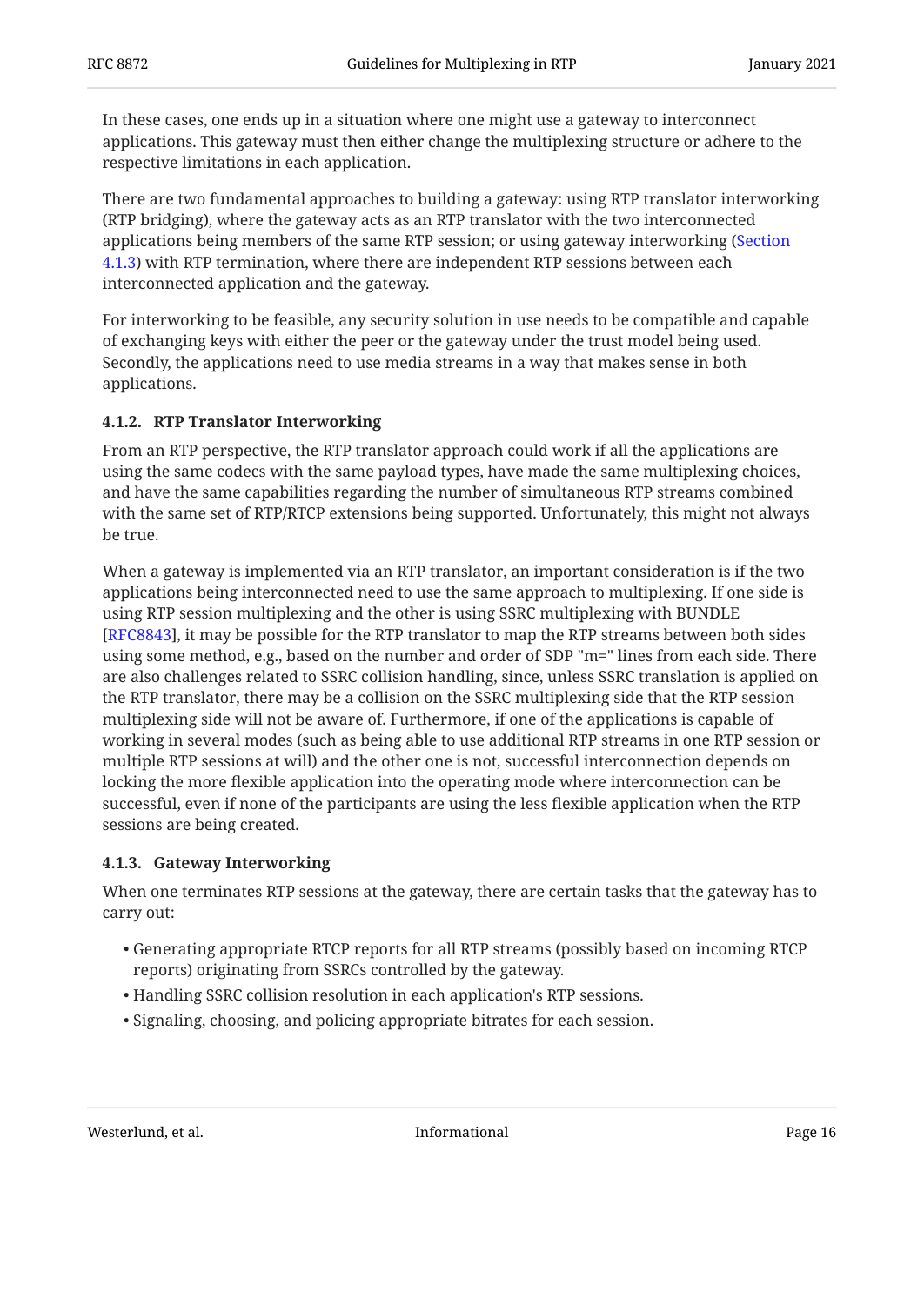For applications that use any security mechanism, e.g., in the form of SRTP, the gateway needs to be able to decrypt and verify source integrity of the incoming packets and then re-encrypt, integrity protect, and sign the packets as the peer in the other application's security context. This is necessary even if all that's needed is a simple remapping of SSRC numbers. If this is done, the gateway also needs to be a member of the security contexts of both sides and thus a trusted entity.

The gateway might also need to apply transcoding (for incompatible codec types), media-level adaptations that cannot be solved through media negotiation (such as rescaling for incompatible video size requirements), suppression of content that is known not to be handled in the destination application, or the addition or removal of redundancy coding or scalability layers to fit the needs of the destination domain.

From the above, we can see that the gateway needs to have an intimate knowledge of the application requirements; a gateway is by its nature application specific and not a commodity product.

These gateways might therefore potentially block application evolution by blocking RTP and RTCP extensions that the applications have been extended with but that are unknown to the gateway.

If one uses a security mechanism like SRTP, the gateway and the necessary trust in it by the peers pose an additional risk to communication security. The gateway also incurs additional complexities in the form of the decrypt-encrypt cycles needed for each forwarded packet. SRTP, due to its keying structure, also requires that each RTP session need different master keys, as the use of the same key in two RTP sessions can, for some ciphers, result in a reuse of a one-time pad that completely breaks the confidentiality of the packets.

### <span id="page-16-0"></span>**[4.1.4. Legacy Considerations for Multiple SSRCs](#page-16-0)**

Historically, the most common RTP use cases have been point-to-point Voice over IP (VoIP) or streaming applications, commonly with no more than one media source per endpoint and media type (typically audio or video). Even in conferencing applications, especially voice-only, the conference focus or bridge provides to each participant a single stream containing a mix of the other participants. It is also common to have individual RTP sessions between each endpoint and the RTP mixer, meaning that the mixer functions as an RTP-terminating gateway.

Applications and systems that aren't updated to handle multiple streams following these recommendations can have issues with participating in RTP sessions containing multiple SSRCs within a single session, such as:

- 1. The need to handle more than one stream simultaneously rather than replacing an alreadyexisting stream with a new one.
- 2. Being capable of decoding multiple streams simultaneously.
- Being capable of rendering multiple streams simultaneously. 3.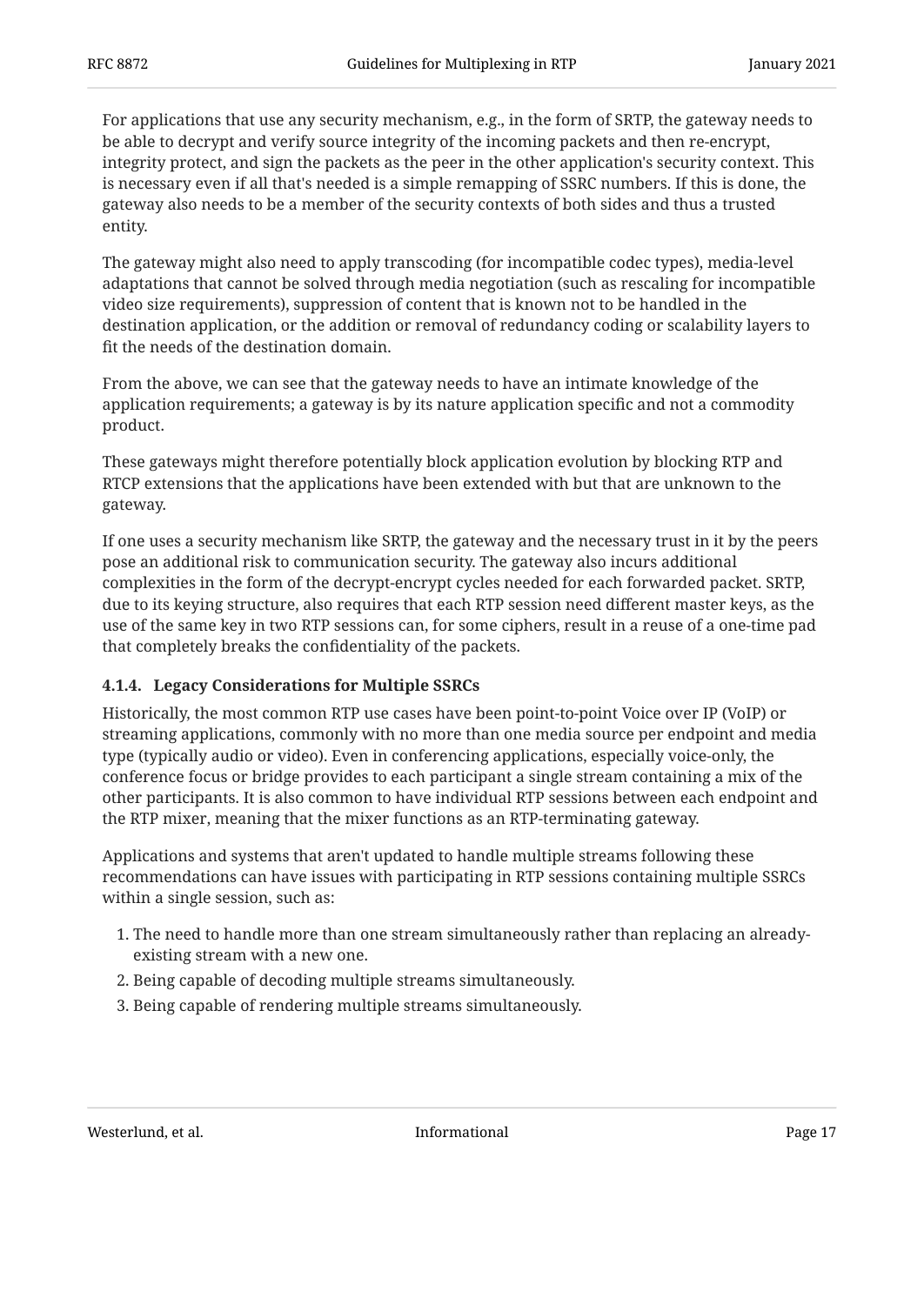This indicates that gateways attempting to interconnect to this class of devices have to make sure that only one RTP stream of each media type gets delivered to the endpoint if it's expecting only one and that the multiplexing format is what the device expects. It is highly unlikely that RTP translator-based interworking can be made to function successfully in such a context.

## <span id="page-17-0"></span>**[4.2. Network Considerations](#page-17-0)**

The RTP implementer needs to consider that the RTP multiplexing choice also impacts networklevel mechanisms.

### <span id="page-17-1"></span>**[4.2.1. Quality of Service](#page-17-1)**

QoS mechanisms are either flow based or packet marking based. RSVP [RFC2205] is an example of a flow-based mechanism, while Diffserv [RFC2474] is an example of a packet-marking-based mechanism.

For a flow-based scheme, additional SSRCs will receive the same QoS as all other RTP streams being part of the same 5-tuple (protocol, source address, destination address, source port, destination port), which is the most common selector for flow-based QoS.

For a packet-marking-based scheme, the method of multiplexing will not affect the possibility of using QoS. Different Differentiated Services Code Points (DSCPs) can be assigned to different packets within a transport flow (5-tuple) as well as within an RTP stream, assuming the usage of UDP or other transport protocols that do not have issues with packet reordering within the transport flow (5-tuple). To avoid packet-reordering issues, packets belonging to the same RTP flow should limit their use of DSCPs to packets whose corresponding Per-Hop Behavior (PHB) do not enable reordering. If the transport protocol being used assumes in‑order delivery of packets (e.g., TCP and the Stream Control Transmission Protocol (SCTP)), then a single DSCP should be used. For more discussion on this topic, see [\[RFC7657\]](#page-30-7).

The method for assigning marking to packets can impact what number of RTP sessions to choose. If this marking is done using a network ingress function, it can have issues discriminating the different RTP streams. The network API on the endpoint also needs to be capable of setting the marking on a per-packet basis to reach full functionality.

### <span id="page-17-2"></span>**[4.2.2. NAT and Firewall Traversal](#page-17-2)**

In today's networks, there exist a large number of middleboxes. Those that normally have the most impact on RTP are Network Address Translators (NATs) and Firewalls (FWs).

Below, we analyze and comment on the impact of requiring more underlying transport flows in the presence of NATs and FWs:

Endpoint Port Consumption:

A given IP address only has 65536 available local ports per transport protocol for all consumers of ports that exist on the machine. This is normally never an issue for an end-user machine. It can become an issue for servers that handle a large number of simultaneous streams. However, if the application uses ICE to authenticate STUN requests, a server can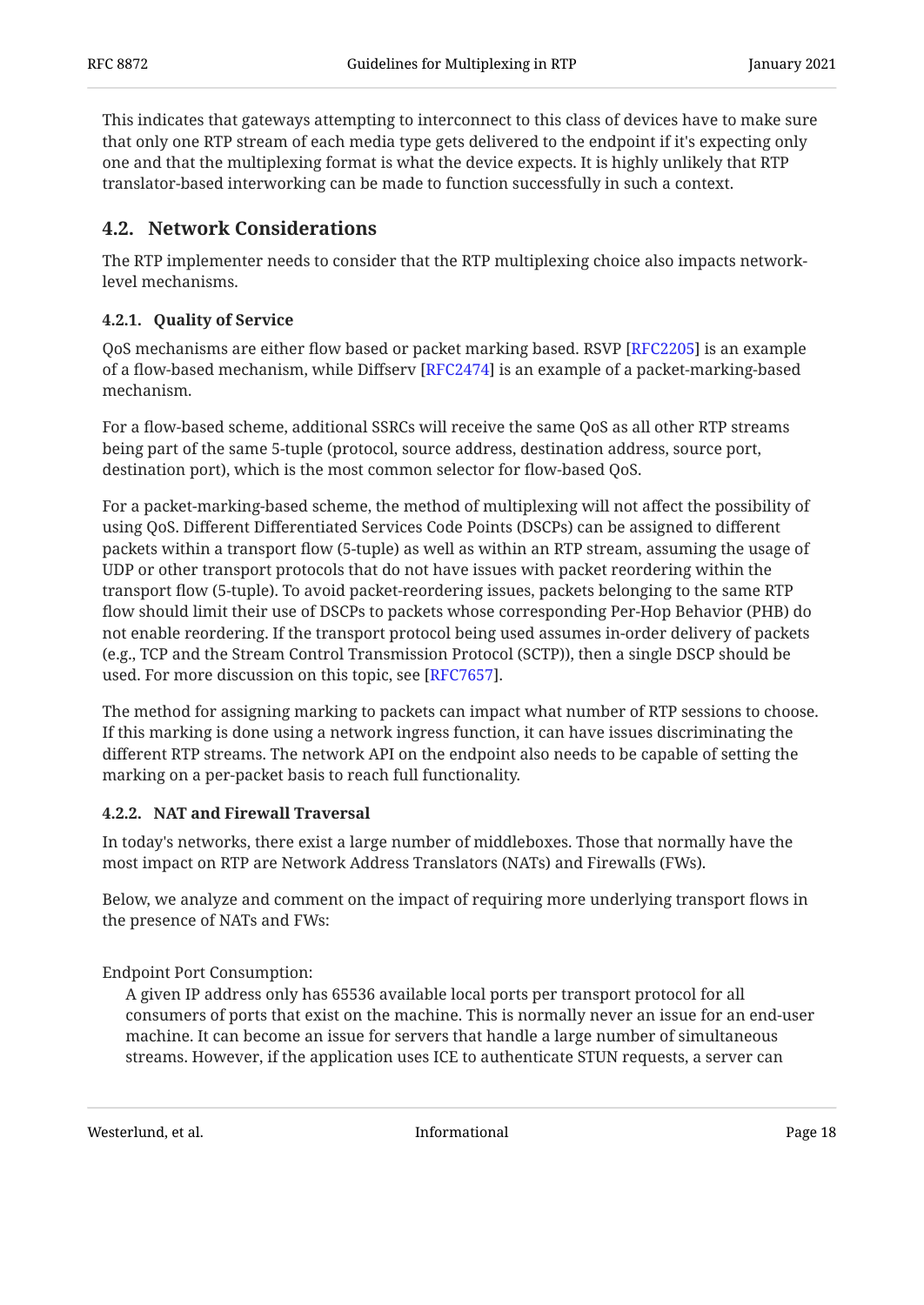serve multiple endpoints from the same local port and use the whole 5-tuple (source and destination address, source and destination port, protocol) as the identifier of flows after having securely bound them to the remote endpoint address using the STUN request. In theory, the minimum number of media server ports needed is the maximum number of simultaneous RTP sessions a single endpoint can use. In practice, implementations will probably benefit from using more server ports to simplify implementation or avoid performance bottlenecks.

#### NAT State:

If an endpoint sits behind a NAT, each flow it generates to an external address will result in a state that has to be kept in the NAT. That state is a limited resource. In home or Small Office/ Home Office (SOHO) NATs, the most limited resource is memory or processing. For large-scale NATs serving many internal endpoints, available external ports are likely the scarce resource. Port limitations are primarily a problem for larger centralized NATs where endpointindependent mapping requires each flow to use one port for the external IP address. This affects the maximum number of internal users per external IP address. However, as a comparison, a real-time video conference session with audio and video likely uses less than 10 UDP flows, compared to certain web applications that can use 100+ TCP flows to various servers from a single browser instance.

#### Extra Delay Added by NAT Traversal:

Performing the NAT/FW traversal takes a certain amount of time for each flow. The best-case scenario for additional NAT/FW traversal time after finding the first valid candidate pair following the specified ICE procedures is 1.5\*RTT + Ta\*(Additional\_Flows-1), where Ta is the pacing timer. That assumes a message in one direction, immediately followed by a return message in the opposite direction to confirm reachability. It isn't more, because ICE first finds one candidate pair that works, prior to attempting to establish multiple flows. Thus, there is no extra time until one has found a working candidate pair. Based on that working pair, the extra time is needed to establish the additional flows (two or three, in most cases) in parallel. However, packet loss causes extra delays of at least 500 ms (the minimal retransmission timer for ICE).

#### NAT Traversal Failure Rate:

Due to the need to establish more than a single flow through the NAT, there is some risk that establishing the first flow will succeed but one or more of the additional flows will fail. The risk of this happening is hard to quantify but should be fairly low, as one flow from the same interfaces has just been successfully established. Thus, only such rare events as NAT resource overload, selecting particular port numbers that are filtered, etc., ought to be reasons for failure.

#### Deep Packet Inspection and Multiple Streams:

FWs differ in how deeply they inspect packets. Previous experience using FWs and Session Border Gateways (SBGs) with RTP shows that there is a significant risk that the FWs and SBGs will reject RTP sessions that use multiple SSRCs.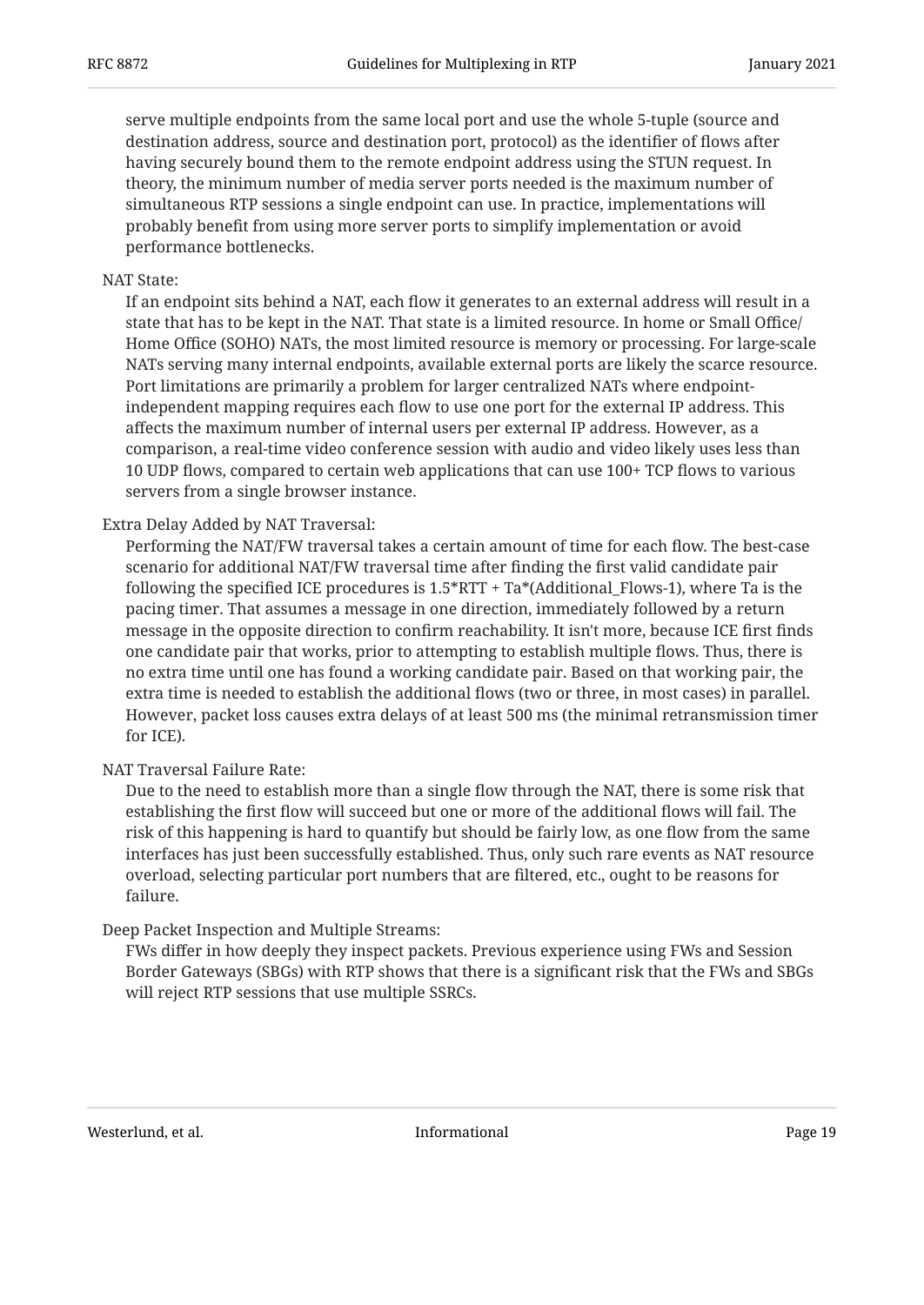Using additional RTP streams in the same RTP session and transport flow does not introduce any additional NAT traversal complexities per RTP stream. This can be compared with (normally) one or two additional transport flows per RTP session when using multiple RTP sessions. Additional lower-layer transport flows will be needed, unless an explicit demultiplexing layer is added between RTP and the transport protocol. At the time of this writing, no such mechanism was defined.

### <span id="page-19-0"></span>**[4.2.3. Multicast](#page-19-0)**

Multicast groups provide a powerful tool for a number of real-time applications, especially those that desire broadcast-like behaviors with one endpoint transmitting to a large number of receivers, like in IPTV. An RTP/RTCP extension to better support Source-Specific Multicast (SSM) [[RFC5760\]](#page-28-8) is also available. Many-to-many communication, which RTP [RFC3550] was originally built to support, has several limitations in common with multicast.

One limitation is that, for any group, sender-side adaptations with the intent to suit all receivers would have to adapt to the most limited receiver experiencing the worst conditions among the group participants, which imposes degradation for all participants. For broadcast-type applications with a large number of receivers, this is not acceptable. Instead, various receiverbased solutions are employed to ensure that the receivers achieve the best possible performance. By using scalable encoding and placing each scalability layer in a different multicast group, the receiver can control the amount of traffic it receives. To have each scalability layer in a different multicast group, one RTP session per multicast group is used.

In addition, the transport flow considerations in multicast are a bit different from unicast; NATs with port translation are not useful in the multicast environment, meaning that the entire port range of each multicast address is available for distinguishing between RTP sessions.

Thus, when using broadcast applications it appears easiest and most straightforward to use multiple RTP sessions for sending different media flows used for adapting to network conditions. It is also common that streams improving transport robustness are sent in their own multicast group to allow for interworking with legacy applications or to support different levels of protection.

Many-to-many applications have different needs, and the most appropriate multiplexing choice will depend on how the actual application is realized. Multicast applications that are capable of using sender-side congestion control can avoid the use of multiple multicast sessions and RTP sessions that result from the use of receiver-side congestion control.

The properties of a broadcast application using RTP multicast are as follows:

- 1. The application uses a group of RTP sessions -- not just one. Each endpoint will need to be a member of a number of RTP sessions in order to perform well.
- 2. Within each RTP session, the number of RTP receivers is likely to be much larger than the number of RTP senders.
- 3. The application needs signaling functions to identify the relationships between RTP sessions.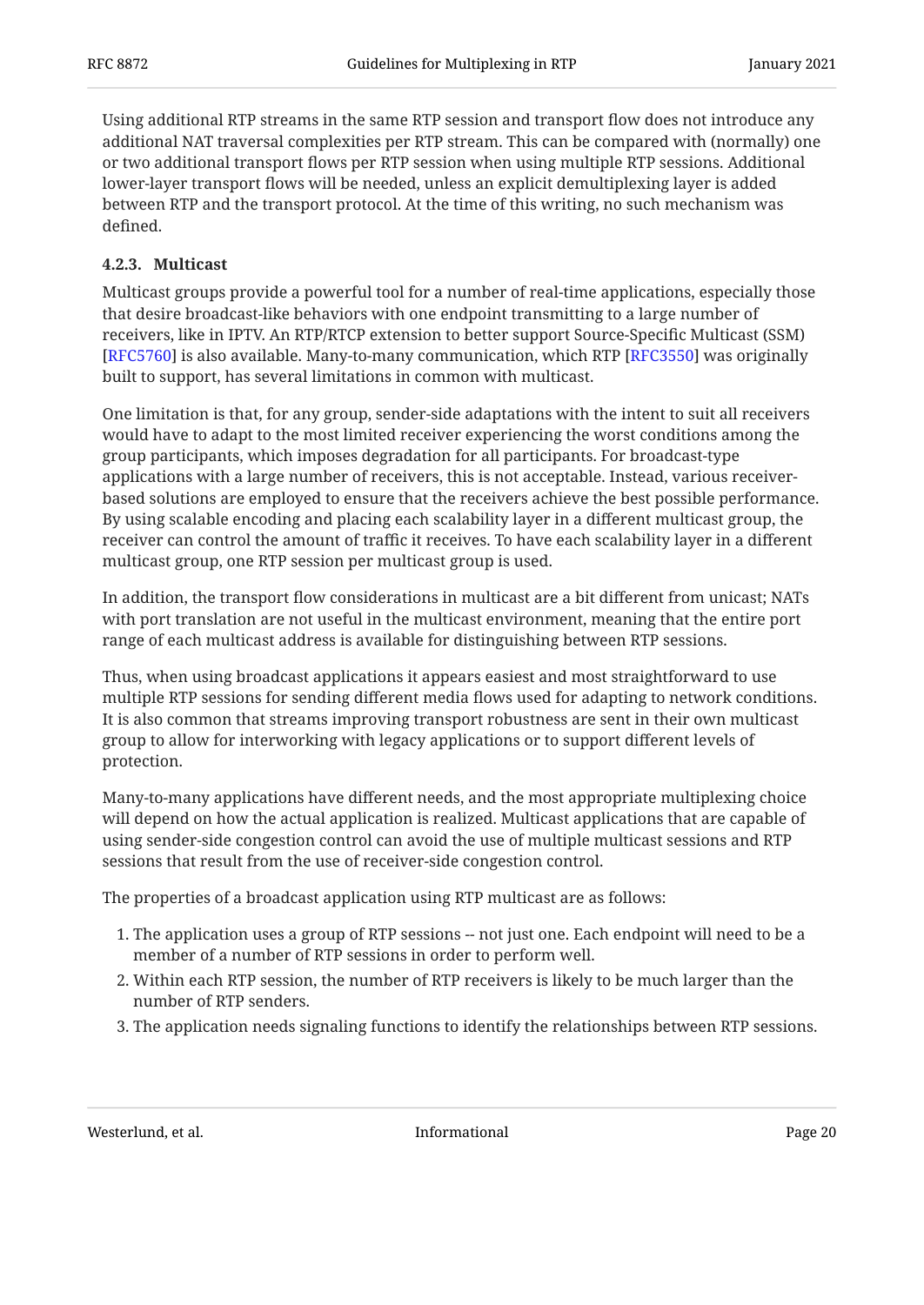4. The application needs signaling or RTP/RTCP functions to identify the relationships between SSRCs in different RTP sessions when more complex relations than those that can be expressed by the CNAME exist.

Both broadcast and many-to-many multicast applications share a signaling requirement; all of the participants need the same RTP and payload type configuration. Otherwise, A could, for example, be using payload type 97 as the video codec H.264 while B thinks it is MPEG-2. SDP offer/answer [\[RFC3264](#page-29-7)] is not appropriate for ensuring this property in a broadcast/multicast context. The signaling aspects of broadcast/multicast are not explored further in this memo.

Security solutions for this type of group communication are also challenging. First, the keymanagement mechanism and the security protocol need to support group communication. Second, source authentication requires special solutions. For more discussion on this topic, pleasereview "Options for Securing RTP Sessions" [RFC7201].

## <span id="page-20-0"></span>**[4.3. Security and Key-Management Considerations](#page-20-0)**

When dealing with point-to-point two-member RTP sessions only, there are few security issues that are relevant to the choice of having one RTP session or multiple RTP sessions. However, there are a few aspects of multi-party sessions that might warrant consideration. For general information regarding possible methods of securing RTP, please review [[RFC7201\]](#page-30-8).

### <span id="page-20-1"></span>**[4.3.1. Security Context Scope](#page-20-1)**

When using SRTP [[RFC3711\]](#page-28-9), the security context scope is important and can be a necessary differentiation in some applications. As SRTP's crypto suites are (so far) built around symmetric keys, the receiver will need to have the same key as the sender. As a result, no one in a multiparty session can be certain that a received packet was really sent by the claimed sender and not by another party having access to the key. The single SRTP algorithm not having this property is Timed Efficient Stream Loss-Tolerant Authentication (TESLA) source authentication [RFC4383]. However, TESLA adds delay to achieve source authentication. In most cases, symmetric ciphers provide sufficient security properties, but in a few cases they can create issues.

The first case is when someone leaves a multi-party session and one wants to ensure that the party that left can no longer access the RTP streams. This requires that everyone rekey without disclosing the new keys to the excluded party.

A second case is when security is used as an enforcing mechanism for stream access differentiation between different receivers. Take, for example, a scalable layer or a high-quality simulcast version that only users paying a premium are allowed to access. The mechanism preventing a receiver from getting the high-quality stream can be based on the stream being encrypted with a key that users can't access without paying a premium, using the keymanagement mechanism to limit access to the key.

As specified in [RFC3711], SRTP uses unique keys per SSRC; however, the original assumption was a single-session master key from which SSRC-specific RTP and RTCP keys were derived. However, that assumption was proven incorrect, as the application usage and the developed keymanagement mechanisms have chosen many different methods for ensuring unique keys per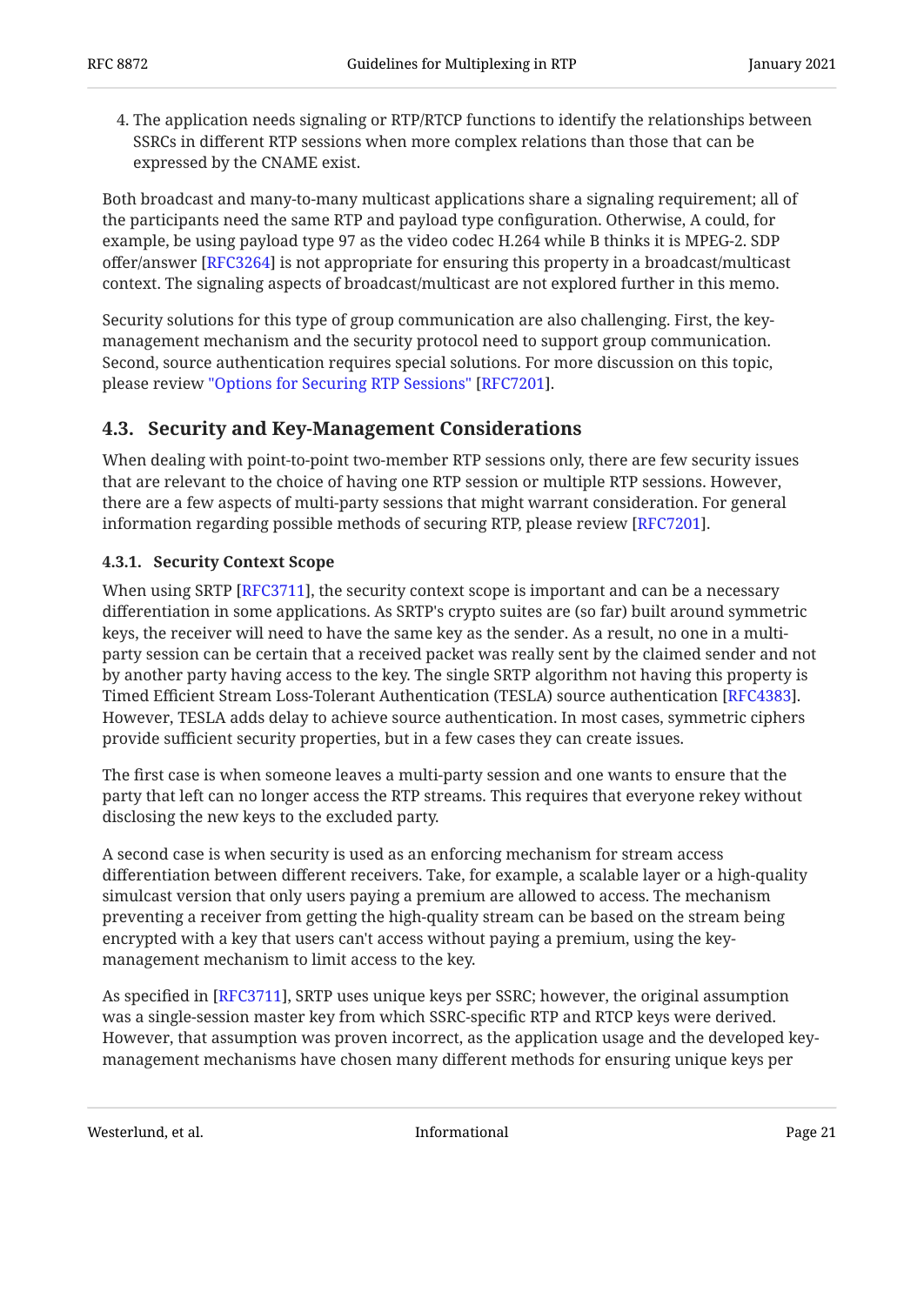SSRC. The key-management functions have different abilities to establish different sets of keys, normally on a per-endpoint basis. For example, DTLS-SRTP [RFC5764] and Security Descriptions [[RFC4568\]](#page-30-9) establish different keys for outgoing and incoming traffic from an endpoint. This key usage has to be written into the cryptographic context, possibly associated with different SSRCs. Thus, limitations do exist, depending on the chosen key-management method and due to the integration of particular implementations of the key-management method and SRTP.

### <span id="page-21-0"></span>**[4.3.2. Key Management for Multi-party Sessions](#page-21-0)**

The capabilities of the key-management method combined with the RTP multiplexing choices affect the resulting security properties, control over the secured media, and who has access to it.

Multi-party sessions contain at least one RTP stream from each active participant. Depending on the multi-party topology [RFC7667], each participant can both send and receive multiple RTP streams. Transport translator-based sessions (Topo-Trn-Translator) and multicast sessions (Topo-ASM) can use neither Security Descriptions [RFC4568] nor DTLS-SRTP [RFC5764] without an extension, because each endpoint provides its own set of keys. In centralized conferences, the signaling counterpart is a conference server, and the transport translator is the media-plane unicast counterpart (to which DTLS messages would be sent). Thus, an extension like Encrypted Key Transport [RFC8870] or a solution based on Multimedia Internet KEYing (MIKEY) [[RFC3830\]](#page-29-9) that allows for keying all session participants with the same master key is needed.

Privacy-Enhanced RTP Conferencing (PERC) also enables a different trust model with semi-trusted media-switching RTP middleboxes [\[RFC8871](#page-31-4)].

### <span id="page-21-1"></span>**[4.3.3. Complexity Implications](#page-21-1)**

There can be complex interactions between the choice of multiplexing and topology and the security functions. This becomes especially evident in RTP topologies having any type of middlebox that processes or modifies RTP/RTCP packets. While the overhead of an RTP translator or mixer rewriting an SSRC value in the RTP packet of an unencrypted session is low, the cost is higher when using cryptographic security functions. For example, if using SRTP [RFC3711], the actual security context and exact crypto key are determined by the SSRC field value. If one changes the SSRC value, the encryption and authentication must use another key. Thus, changing the SSRC value implies a decryption using the old SSRC and its security context, followed by an encryption using the new one.

# <span id="page-21-2"></span>**[5. RTP Multiplexing Design Choices](#page-21-2)**

This section discusses how some RTP multiplexing design choices can be used in applications to achieve certain goals and summarizes the implications of such choices. The benefits and downsides of each design are also discussed.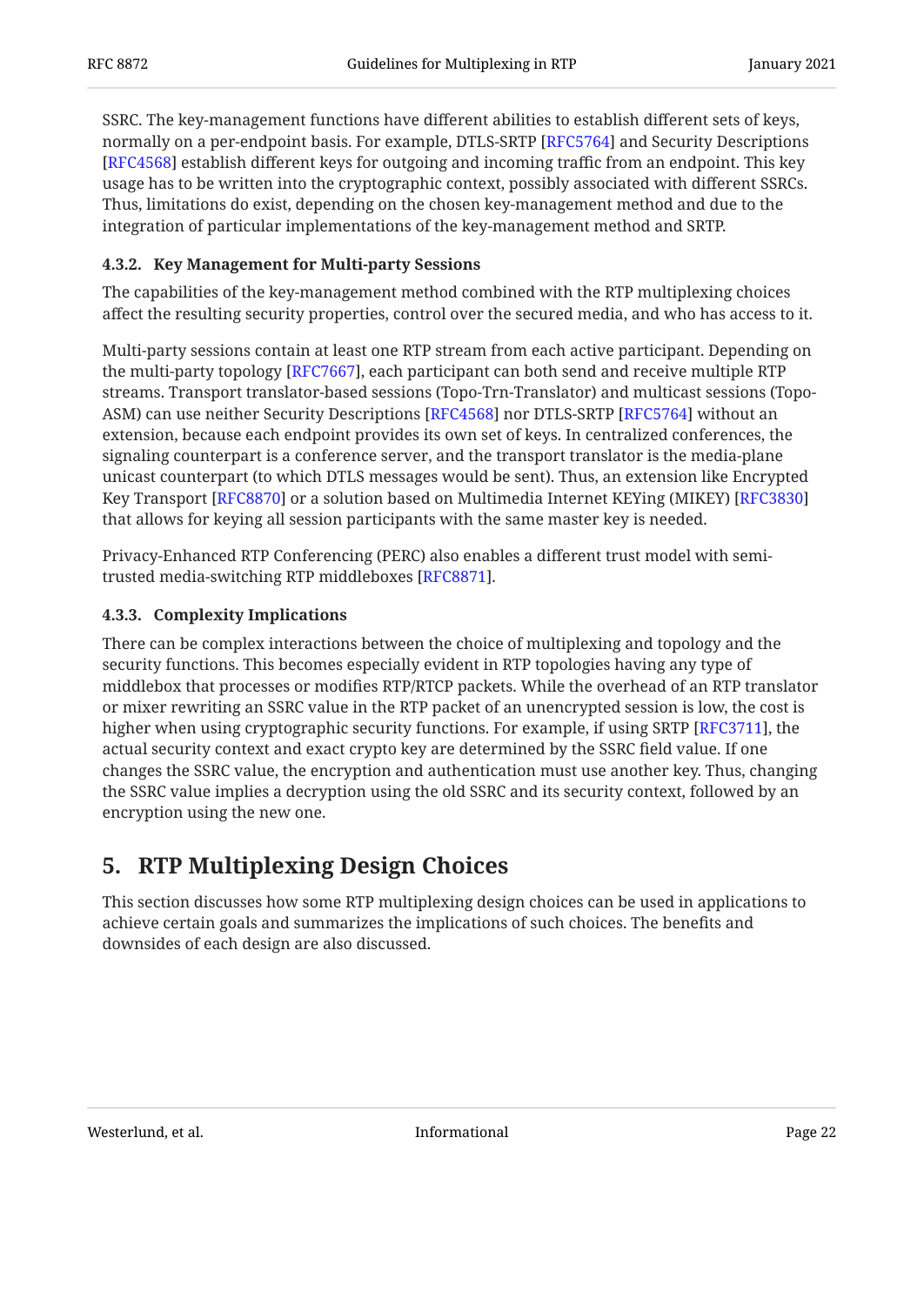### <span id="page-22-0"></span>**[5.1. Multiple Media Types in One Session](#page-22-0)**

This design uses a single RTP session for multiple different media types, like audio and video, and possibly also transport robustness mechanisms like FEC or retransmission. An endpoint can send zero, one, or multiple media sources per media type, resulting in a number of RTP streams of various media types for both source and redundancy streams.

Advantages:

- 1. Only a single RTP session is used, which implies:
	- Minimal need to keep NAT/FW state.
	- Minimal NAT/FW traversal cost.
	- Fate-sharing for all media flows.
	- Minimal overhead for security association establishment. ◦
- 2. Dynamic allocation of RTP streams can be handled almost entirely at the RTP level. The extent to which this allocation can be kept at the RTP level depends on the application's needs for an explicit indication of stream usage and in how timely a fashion that information can be signaled.

Disadvantages:

- 1. It is less suitable for interworking with other applications that use individual RTP sessions per media type or multiple sessions for a single media type, due to the risk of SSRC collisions and thus a potential need for SSRC translation.
- 2. Negotiation of individual bandwidths for the different media types is currently only possible in SDP when using RID [\[RFC8851](#page-28-6)].
- 3. It is not suitable for split component terminals (see Section  $3.10$  of [RFC7667]).
- Flow-based QoS cannot be used to provide separate treatment of RTP streams compared to 4. others in the single RTP session.
- 5. If there is significant asymmetry between the RTP streams' RTCP reporting needs, there are some challenges related to configuration and usage to avoid wasting RTCP reporting on the RTP stream that does not need such frequent reporting.
- 6. It is not suitable for applications where some receivers like to receive only a subset of the RTP streams, especially if multicast or a transport translator is being used.
- There are some additional concerns regarding legacy implementations that do not support 7. the RTP specification fully when it comes to handling multiple SSRCs per endpoint, as multiple simultaneous media types are sent as separate SSRCs in the same RTP session.
- 8. If the applications need finer control over which session participants are included in different sets of security associations, most key-management mechanisms will have difficulties establishing such a session.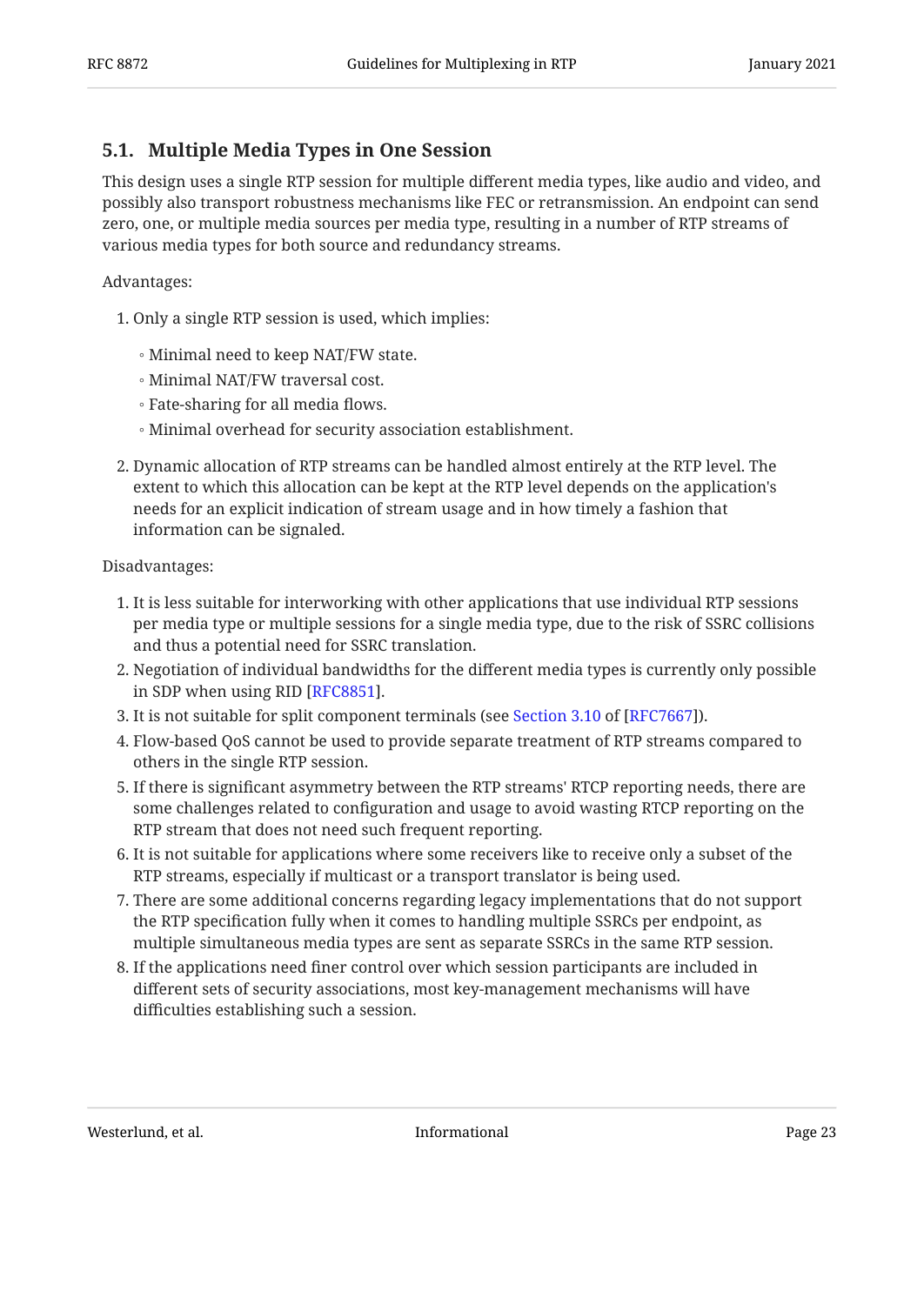### <span id="page-23-0"></span>**[5.2. Multiple SSRCs of the Same Media Type](#page-23-0)**

In this design, each RTP session serves only a single media type. The RTP session can contain multiple RTP streams, from either a single endpoint or multiple endpoints. This commonly creates a low number of RTP sessions, typically only one for audio and one for video, with a corresponding need for two listening ports when using RTP/RTCP multiplexing [RFC5761].

Advantages:

- 1.It works well with split component terminals (see Section 3.10 of [RFC7667]) where the split is per media type.
- It enables flow-based QoS with different prioritization levels between media types. 2.
- 3. For applications with dynamic usage of RTP streams (i.e., streams are frequently added and removed), having much of the state associated with the RTP session rather than per individual SSRC can avoid the need for in-session signaling of meta-information about each SSRC. In simple cases, this allows for unsignaled RTP streams where session-level information and an RTCP SDES item (e.g., CNAME) are sufficient. In the more complex cases where more source-specific metadata needs to be signaled, the SSRC can be associated with an intermediate identifier, e.g., the MID conveyed as an SDES item as defined in [Section 15](https://www.rfc-editor.org/rfc/rfc8843#section-15) of . [[RFC8843\]](#page-28-4)
- The overhead of security association establishment is low. 4.

Disadvantages:

A slightly higher number of RTP sessions are needed, compared to multiple media types in 1. one session [\(Section 5.1](#page-22-0)). This implies the following:

◦ More NAT/FW state is needed.

- The cost of NAT/FW traversal is increased in terms of both processing and delay. ◦
- 2. There is some potential for concern regarding legacy implementations that don't support the RTP specification fully when it comes to handling multiple SSRCs per endpoint.
- 3. It is not possible to control security associations for sets of RTP streams within the same media type with today's key-management mechanisms, unless these are split into different RTP sessions ([Section 5.3\)](#page-24-0).

For RTP applications where all RTP streams of the same media type share the same usage, this structure provides efficiency gains in the amount of network state used and provides more fatesharing with other media flows of the same type. At the same time, it still maintains almost all functionalities for the negotiation signaling of properties per individual media type and also enables flow-based QoS prioritization between media types. It handles multi-party sessions well, independently of multicast or centralized transport distribution, as additional sources can dynamically enter and leave the session.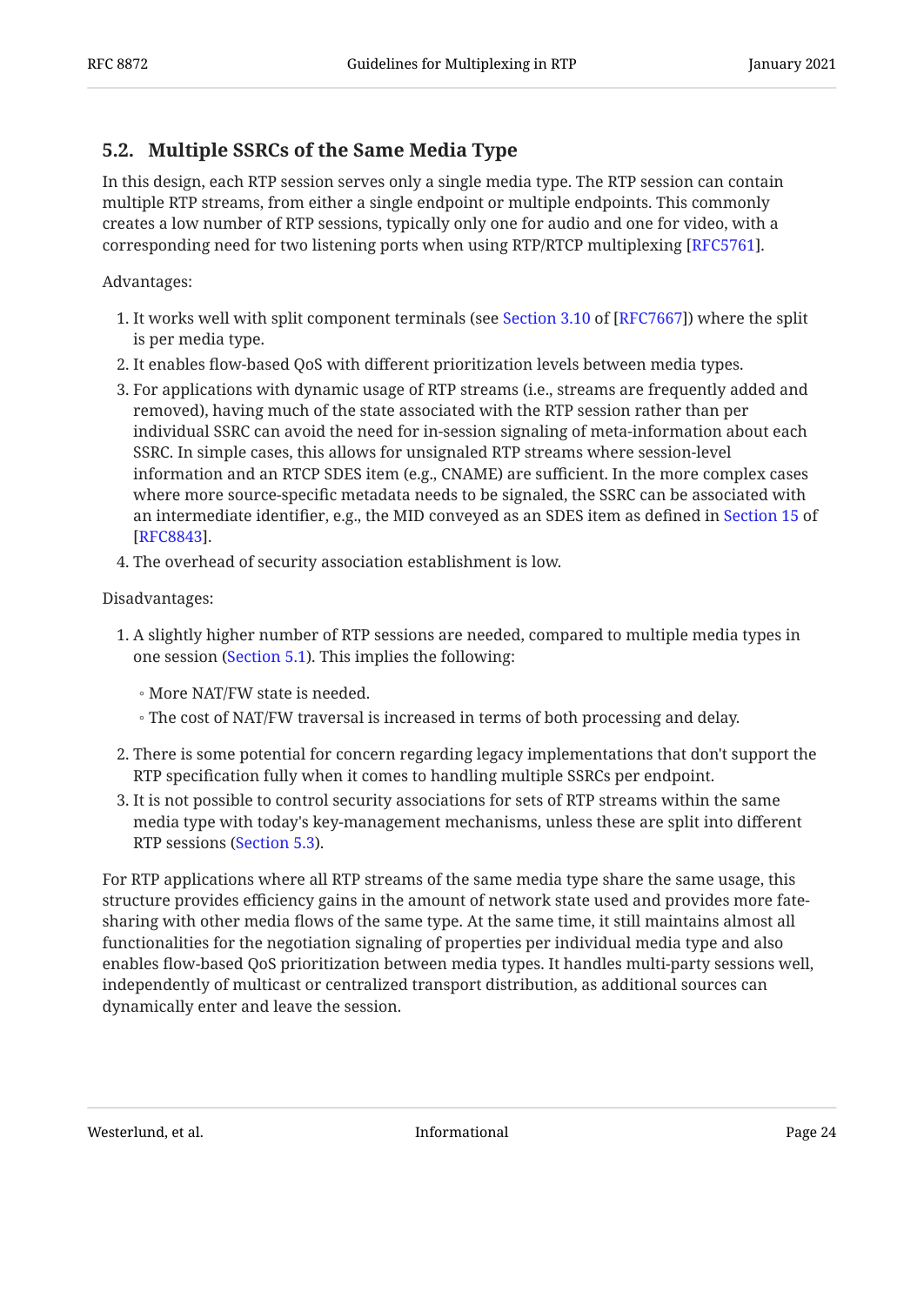## <span id="page-24-0"></span>**[5.3. Multiple Sessions for One Media Type](#page-24-0)**

This design goes one step further than the design discussed in [Section 5.2](#page-23-0) by also using multiple RTP sessions for a single media type. The main reason for going in this direction is that the RTP application needs separation of the RTP streams according to their usage, such as, for example, scalability over multicast, simulcast, the need for extended QoS prioritization, or the need for fine-grained signaling using RTP session-focused signaling tools.

Advantages:

- 1. This design is more suitable for multicast usage where receivers can individually select which RTP sessions they want to participate in, assuming that each RTP session has its own multicast group.
- 2. When multiple different usages exist, the application can indicate its usage of the RTP streams at the RTP session level.
- 3. There is less need for SSRC-specific explicit signaling for each media stream and thus a reduced need for explicit and timely signaling when RTP streams are added or removed.
- It enables detailed QoS prioritization for flow-based mechanisms. 4.
- 5. It works well with split component terminals (see [Section 3.10](https://www.rfc-editor.org/rfc/rfc7667#section-3.10) of [[RFC7667\]](#page-28-1)).
- 6. The scope for who is included in a security association can be structured around the different RTP sessions, thus enabling such functionality with existing key-management mechanisms.

Disadvantages:

- 1. There is an increased amount of session configuration state compared to multiple SSRCs of the same media type [\(Section 5.2](#page-23-0)), due to the increased amount of RTP sessions.
- 2. For RTP streams that are part of scalability, simulcast, or transport robustness, a method for binding sources across multiple RTP sessions is needed.
- 3. There is some potential for concern regarding legacy implementations that don't support the RTP specification fully when it comes to handling multiple SSRCs per endpoint.
- 4. The overhead of security association establishment is higher, due to the increased number of RTP sessions.
- 5. If the applications need finer control over which participants in a given RTP session are included in different sets of security associations, most of today's key-management mechanisms will have difficulties establishing such a session.

For more-complex RTP applications that have several different usages for RTP streams of the same media type or that use scalability or simulcast, this solution can enable those functions, at the cost of increased overhead associated with the additional sessions. This type of structure is suitable for more-advanced applications as well as multicast-based applications requiring differentiation to different participants.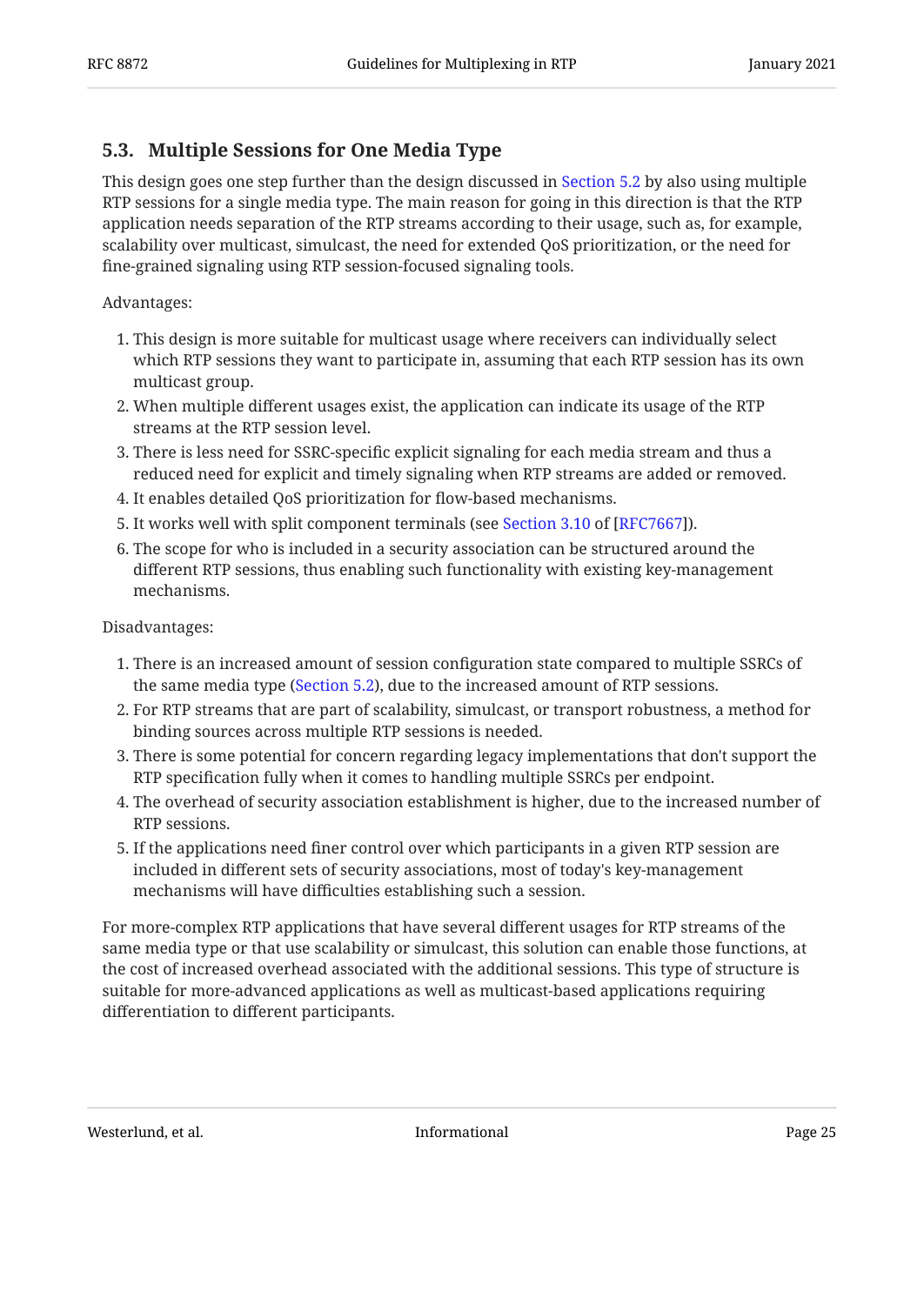### <span id="page-25-0"></span>**[5.4. Single SSRC per Endpoint](#page-25-0)**

In this design, each endpoint in a point-to-point session has only a single SSRC; thus, the RTP session contains only two SSRCs -- one local and one remote. This session can be used either unidirectionally (i.e., one SSRC sends an RTP stream that is received by the other SSRC) or bidirectionally (i.e., the two SSRCs both send an RTP stream and receive the RTP stream sent by the other endpoint). If the application needs additional media flows between the endpoints, it will have to establish additional RTP sessions.

Advantages:

- 1. This design has great potential for interoperability with legacy applications, as it will not tax any RTP stack implementations.
- 2. The signaling system makes it possible to negotiate and describe the exact formats and bitrates for each RTP stream, especially using today's tools in SDP.
- 3. It is possible to control security associations per RTP stream with current key-management functions, since each RTP stream is directly related to an RTP session and the most commonly used keying mechanisms operate on a per-session basis.

Disadvantages:

- 1. The amount of NAT/FW state grows linearly with the number of RTP streams.
- NAT/FW traversal increases delay and resource consumption. 2.
- 3. There are likely more signaling message and signaling processing requirements due to the increased amount of session-related information.
- 4. There is higher potential for a single RTP stream to fail during transport between the endpoints, due to the need for a separate NAT/FW traversal for every RTP stream, since there is only one stream per session.
- 5. The amount of explicit state for relating RTP streams grows, depending on how the application relates RTP streams.
- 6. Port consumption might become a problem for centralized services, where the central node's port or 5-tuple filter consumption grows rapidly with the number of sessions.
- For applications where RTP stream usage is highly dynamic, i.e., entities frequently enter 7. and leave sessions, the amount of signaling can become high. Issues can also arise from the need for timely establishment of additional RTP sessions.
- 8. If, against the recommendation in [[RFC3550\]](#page-27-4), the same SSRC value is reused in multiple RTP sessions rather than being randomly chosen, interworking with applications that use a different multiplexing structure will require SSRC translation.

RTP applications with a strong need to interwork with legacy RTP applications can potentially benefit from this structure. However, a large number of media descriptions in SDP can also run into issues with existing implementations. For any application needing a larger number of media flows, the overhead can become very significant. This structure is also not suitable for non-mixed multi-party sessions, as any given RTP stream from each participant, although having the same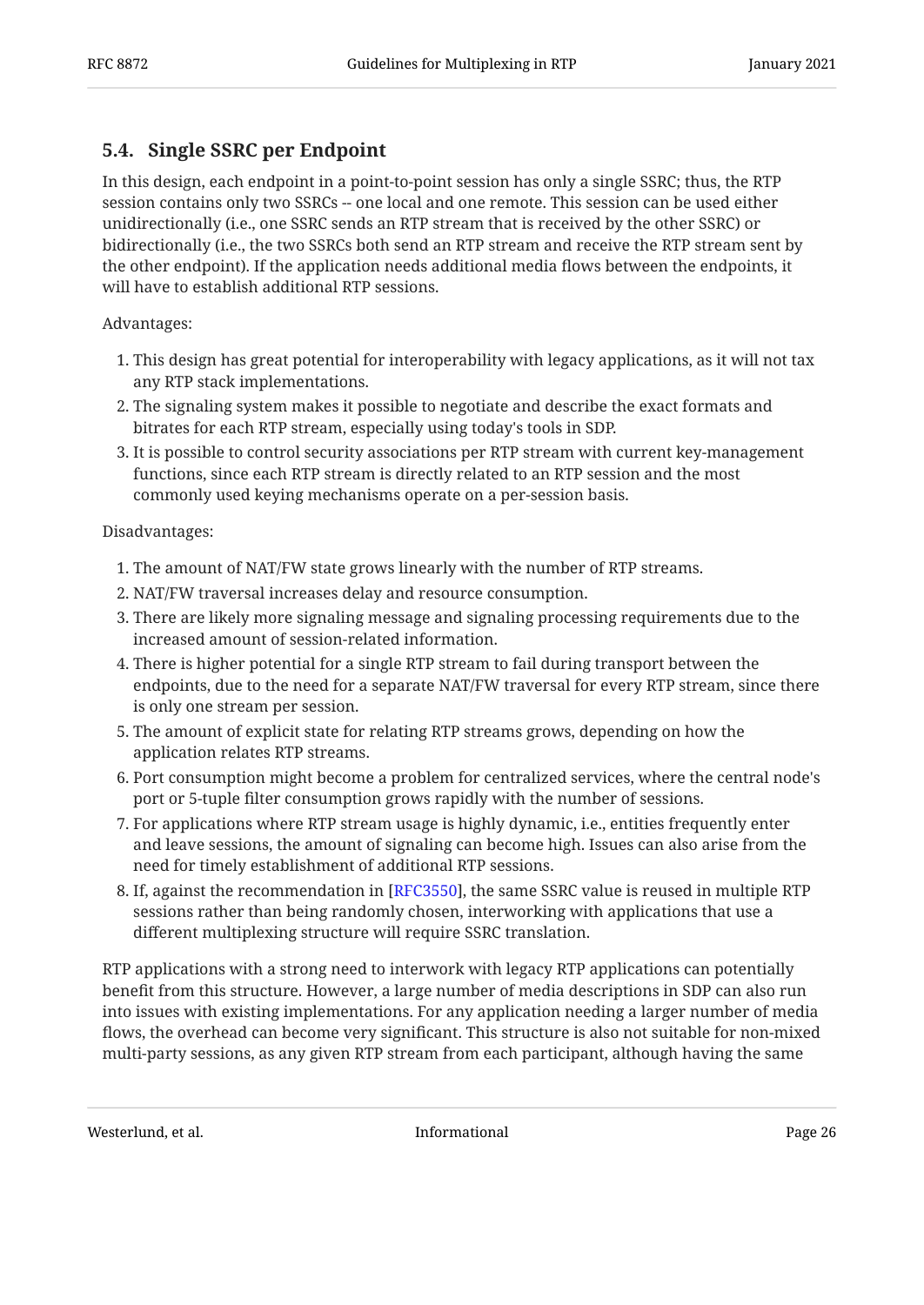usage in the application, needs its own RTP session. In addition, the dynamic behavior that can arise in multi-party applications can tax the signaling system and make timely media establishment more difficult.

## <span id="page-26-0"></span>**[5.5. Summary](#page-26-0)**

Both the "single SSRC per endpoint" [\(Section 5.4](#page-25-0)) and "multiple media types in one session" [\(Section 5.1](#page-22-0)) cases require full explicit signaling of the media stream relationships. However, they operate on two different levels, where the first primarily enables session-level binding and the second needs SSRC-level binding. From another perspective, the two solutions are the two extremes when it comes to the number of RTP sessions needed.

The two other designs -- multiple SSRCs of the same media type ([Section 5.2\)](#page-23-0) and multiple sessions for one media type [\(Section 5.3](#page-24-0)) -- are two examples that primarily allow for some implicit mapping of the role or usage of the RTP streams based on which RTP session they appear in. Thus, they potentially allow for less signaling and, in particular, reduce the need for real-time signaling in sessions with a dynamically changing number of RTP streams. They also represent points between the first two designs when it comes to the amount of RTP sessions established, i.e., they represent an attempt to balance the amount of RTP sessions with the functionality the communication session provides at both the network level and the signaling level.

## <span id="page-26-1"></span>**[6. Guidelines](#page-26-1)**

This section contains a number of multi-stream guidelines for implementers, system designers, and specification writers.

Do not require the use of the same SSRC value across RTP sessions:

As discussed in [Section 3.4.3,](#page-12-1) there are downsides to using the same SSRC in multiple RTP sessions as a mechanism to bind related RTP streams together. It is instead recommended to use a mechanism to explicitly signal the relationship, in either RTP/RTCP or the signaling mechanism used to establish the RTP session(s).

Use additional RTP streams for additional media sources:

In the cases where an RTP endpoint needs to transmit additional RTP streams of the same media type in the application, with the same processing requirements at the network and RTP layers, it is suggested to send them in the same RTP session. For example, in the case of a telepresence room where there are three cameras and each camera captures two persons sitting at the table, we suggest that each camera send its own RTP stream within a single RTP session.

Use additional RTP sessions for streams with different requirements:

When RTP streams have different processing requirements from the network or the RTP layer at the endpoints, it is suggested that the different types of streams be put in different RTP sessions. This includes the case where different participants want different subsets of the set of RTP streams.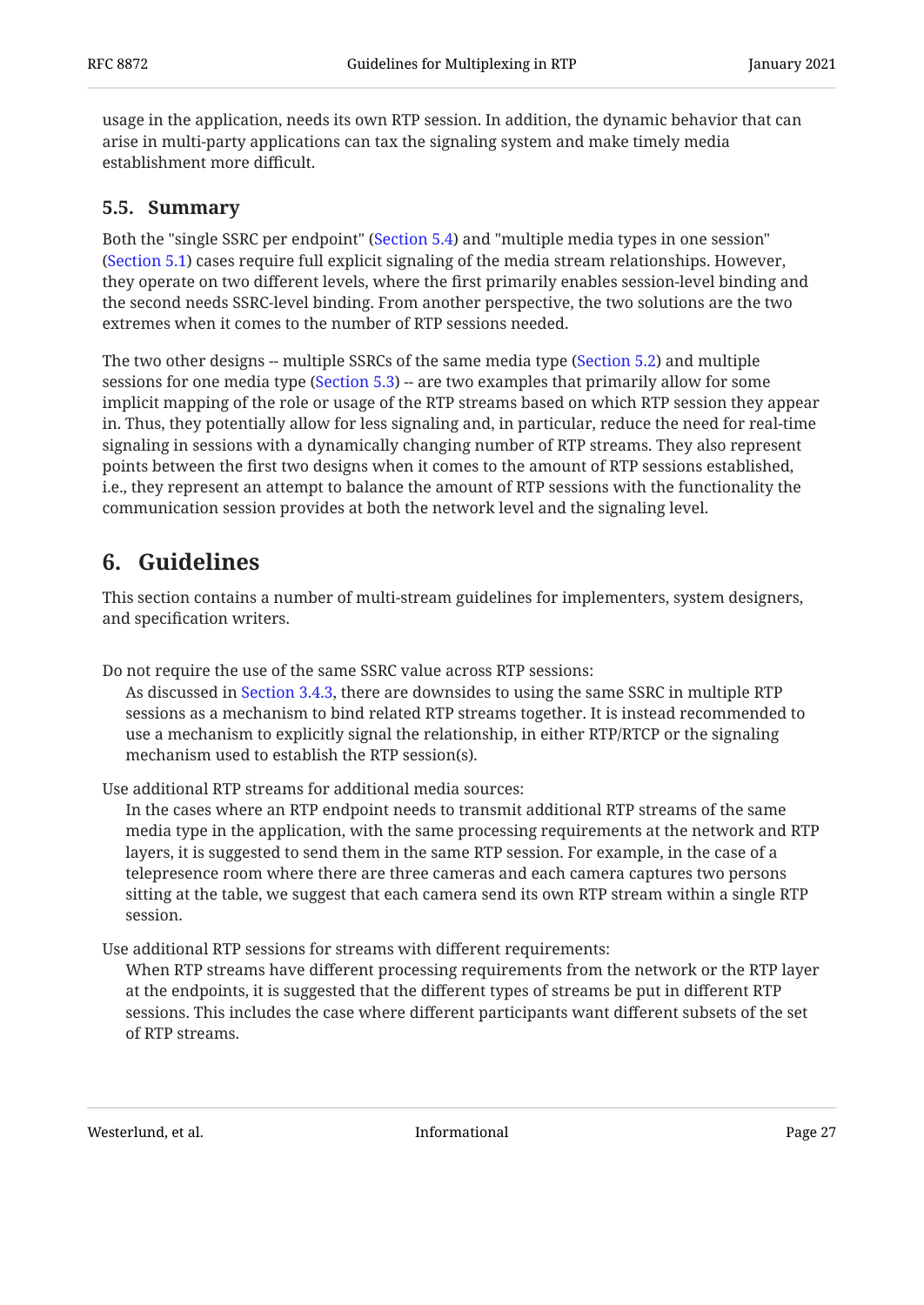Use grouping when using multiple RTP sessions:

When using multiple RTP session solutions, it is suggested to explicitly group the involved RTP sessions when needed using a signaling mechanism -- for example, see ["The Session](#page-30-3) [Description Protocol \(SDP\) Grouping Framework"](#page-30-3) [[RFC5888\]](#page-30-3) -- using some appropriate grouping semantics.

Ensure that RTP/RTCP extensions support multiple RTP streams as well as multiple RTP sessions:

When defining an RTP or RTCP extension, the creator needs to consider if this extension is applicable for use with additional SSRCs and multiple RTP sessions. Any extension intended to be generic must support both. Extensions that are not as generally applicable will have to consider whether interoperability is better served by defining a single solution or providing both options.

Provide adequate extensions for transport support:

When defining new RTP/RTCP extensions intended for transport support, like the retransmission or FEC mechanisms, they must include support for both multiple RTP streams in the same RTP session and multiple RTP sessions, such that application developers can choose freely from the set of mechanisms without concerning themselves with which of the multiplexing choices a particular solution supports.

# <span id="page-27-0"></span>**[7. IANA Considerations](#page-27-0)**

<span id="page-27-1"></span>This document has no IANA actions.

## **[8. Security Considerations](#page-27-1)**

The security considerations discussed in the RTP specification [[RFC3550\]](#page-27-4); any applicable RTP profile [[RFC3551\]](#page-27-5) [[RFC4585\]](#page-28-12) [\[RFC3711](#page-28-9)]; and the extensions for sending multiple media types in a single RTP session [RFC8860], RID [RFC8851], BUNDLE [RFC8843], [RFC5760], and [[RFC5761\]](#page-28-11) apply if selected and thus need to be considered in the evaluation.

<span id="page-27-2"></span>[Section 4.3](#page-20-0) discusses the security implications of choosing multiple SSRCs vs. multiple RTP sessions.

## <span id="page-27-3"></span>**[9. References](#page-27-2)**

### **[9.1. Normative References](#page-27-3)**

- <span id="page-27-4"></span>**[RFC3550]** , Schulzrinne, H., Casner, S., Frederick, R., and V. Jacobson "RTP: A Transport Protocol for Real-Time Applications", STD 64, RFC 3550, DOI 10.17487/RFC3550, July 2003, [<https://www.rfc-editor.org/info/rfc3550](https://www.rfc-editor.org/info/rfc3550)>.
- <span id="page-27-5"></span>**[RFC3551]** , Schulzrinne, H. and S. Casner "RTP Profile for Audio and Video Conferences with Minimal Control", STD 65, RFC 3551, DOI 10.17487/RFC3551, July 2003, . [<https://www.rfc-editor.org/info/rfc3551](https://www.rfc-editor.org/info/rfc3551)>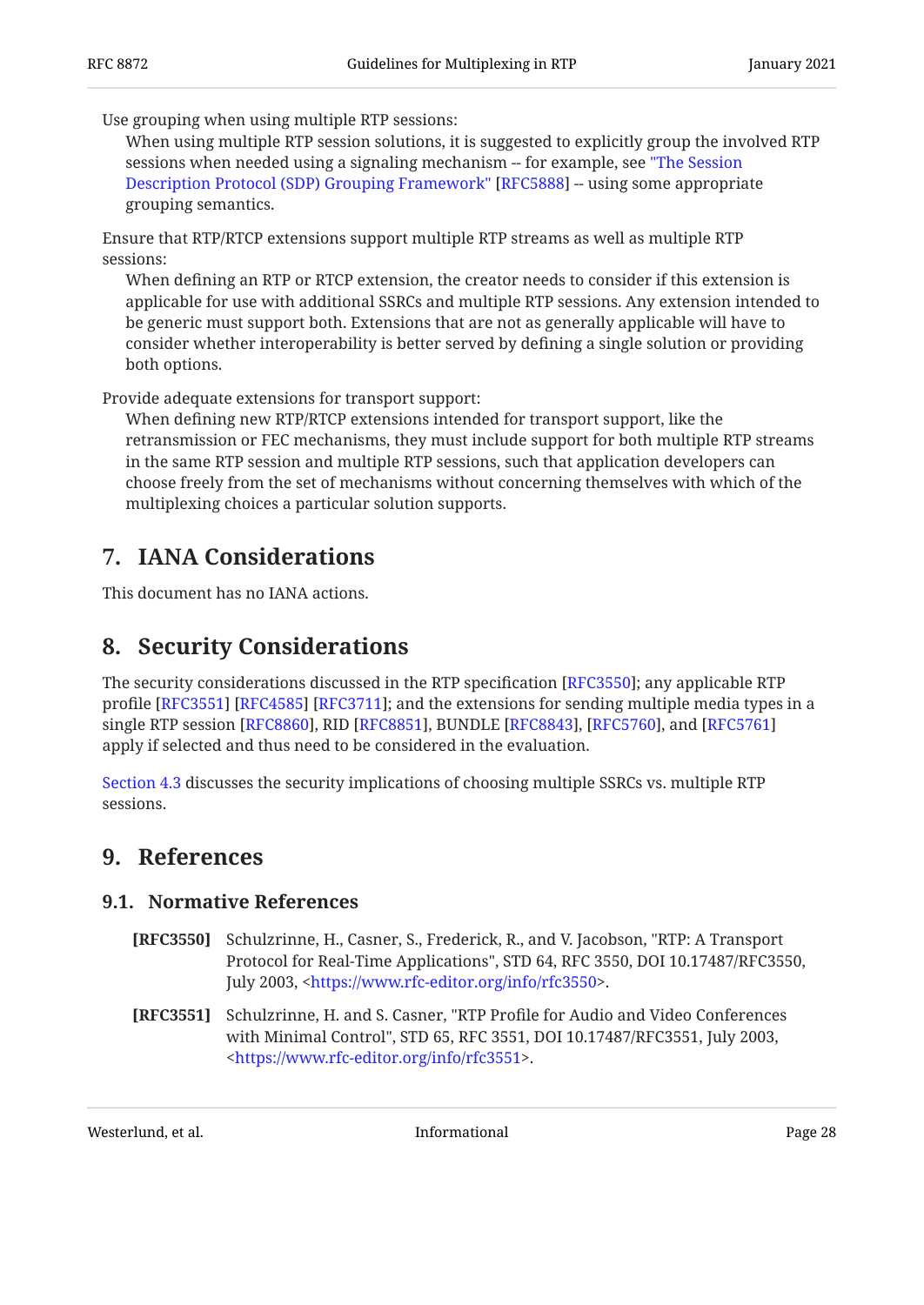<span id="page-28-12"></span><span id="page-28-11"></span><span id="page-28-9"></span><span id="page-28-8"></span><span id="page-28-3"></span>

| [RFC3711] | Baugher, M., McGrew, D., Naslund, M., Carrara, E., and K. Norrman, "The Secure<br>Real-time Transport Protocol (SRTP)", RFC 3711, DOI 10.17487/RFC3711, March<br>2004, <https: info="" rfc3711="" www.rfc-editor.org="">.</https:>                                                   |
|-----------|--------------------------------------------------------------------------------------------------------------------------------------------------------------------------------------------------------------------------------------------------------------------------------------|
| [RFC4585] | Ott, J., Wenger, S., Sato, N., Burmeister, C., and J. Rey, "Extended RTP Profile for<br>Real-time Transport Control Protocol (RTCP)-Based Feedback (RTP/AVPF)", RFC<br>4585, DOI 10.17487/RFC4585, July 2006, <https: <br="" info="" www.rfc-editor.org="">rfc4585&gt;.</https:>     |
| [RFC5576] | Lennox, J., Ott, J., and T. Schierl, "Source-Specific Media Attributes in the Session<br>Description Protocol (SDP)", RFC 5576, DOI 10.17487/RFC5576, June 2009,<br><https: info="" rfc5576="" www.rfc-editor.org="">.</https:>                                                      |
| [RFC5760] | Ott, J., Chesterfield, J., and E. Schooler, "RTP Control Protocol (RTCP) Extensions<br>for Single-Source Multicast Sessions with Unicast Feedback", RFC 5760, DOI<br>10.17487/RFC5760, February 2010, <https: info="" rfc5760="" www.rfc-editor.org="">.</https:>                    |
| [RFC5761] | Perkins, C. and M. Westerlund, "Multiplexing RTP Data and Control Packets on a<br>Single Port", RFC 5761, DOI 10.17487/RFC5761, April 2010, <https: www.rfc-<br="">editor.org/info/rfc5761&gt;.</https:>                                                                             |
| [RFC7656] | Lennox, J., Gross, K., Nandakumar, S., Salgueiro, G., and B. Burman, Ed., "A<br>Taxonomy of Semantics and Mechanisms for Real-Time Transport Protocol<br>(RTP) Sources", RFC 7656, DOI 10.17487/RFC7656, November 2015, <https: <br="">www.rfc-editor.org/info/rfc7656&gt;.</https:> |
| [RFC7667] | Westerlund, M. and S. Wenger, "RTP Topologies", RFC 7667, DOI 10.17487/<br>RFC7667, November 2015, <https: info="" rfc7667="" www.rfc-editor.org="">.</https:>                                                                                                                       |
| [RFC8843] | Holmberg, C., Alvestrand, H., and C. Jennings, "Negotiating Media Multiplexing<br>Using the Session Description Protocol (SDP)", RFC 8843, DOI 10.17487/RFC8843,<br>January 2021, <https: info="" rfc8843="" www.rfc-editor.org="">.</https:>                                        |
| [RFC8851] | Roach, A.B., Ed., "RTP Payload Format Restrictions", RFC 8851, DOI 10.17487/<br>RFC8851, January 2021, <https: info="" rfc8851="" www.rfc-editor.org="">.</https:>                                                                                                                   |
| [RFC8852] | Roach, A.B., Nandakumar, S., and P. Thatcher, "RTP Stream Identifier Source<br>Description (SDES)", RFC 8852, DOI 10.17487/RFC8852, January 2021, <https: <="" td=""></https:>                                                                                                       |

<span id="page-28-7"></span><span id="page-28-6"></span><span id="page-28-5"></span><span id="page-28-4"></span><span id="page-28-2"></span><span id="page-28-1"></span>**[RFC8860]** Westerlund, M., Perkins, C., and J. Lennox, "Sending Multiple Types of Media in a Single RTP Session", RFC 8860, DOI 10.17487/RFC8860, January 2021, [<https://](https://www.rfc-editor.org/info/rfc8860) . [www.rfc-editor.org/info/rfc8860>](https://www.rfc-editor.org/info/rfc8860)

. [www.rfc-editor.org/info/rfc8852>](https://www.rfc-editor.org/info/rfc8852)

<span id="page-28-10"></span>**[RFC8870]** Jennings, C., Mattsson, J., McGrew, D., Wing, D., and F. Andreasen, "Encrypted Key Transport for DTLS and Secure RTP", RFC 8870, DOI 10.17487/RFC8870, January 2021, <https://www.rfc-editor.org/info/rfc8870>.

## <span id="page-28-0"></span>**[9.2. Informative References](#page-28-0)**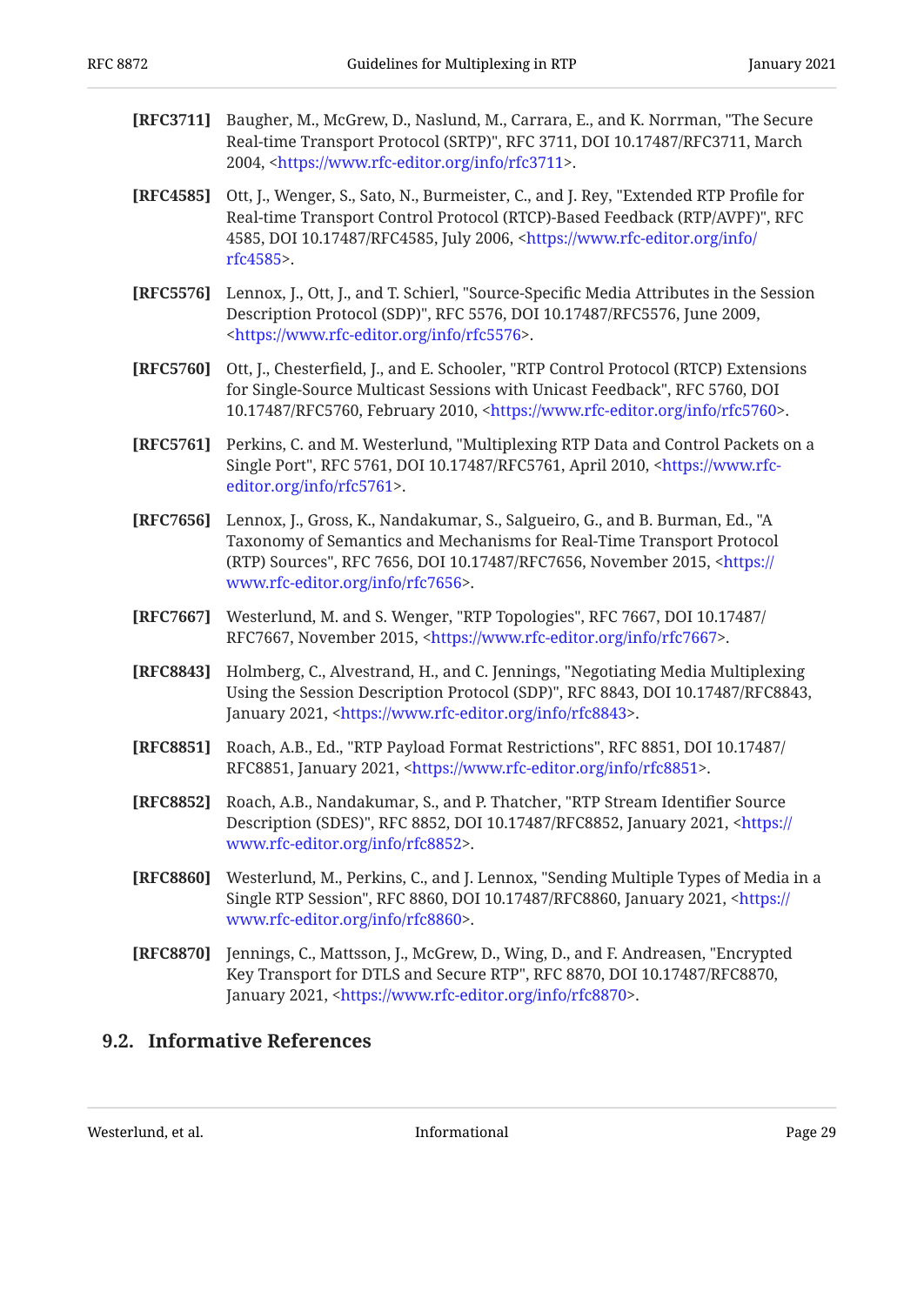<span id="page-29-11"></span><span id="page-29-7"></span><span id="page-29-6"></span><span id="page-29-5"></span><span id="page-29-3"></span><span id="page-29-1"></span><span id="page-29-0"></span>

| [JINGLE]  | Ludwig, S., Beda, J., Saint-Andre, P., McQueen, R., Egan, S., and J. Hildebrand,<br>"XEP-0166: Jingle", September 2018, <https: <br="" extensions="" xmpp.org="">xep-0166.html&gt;.</https:>                                                                                           |
|-----------|----------------------------------------------------------------------------------------------------------------------------------------------------------------------------------------------------------------------------------------------------------------------------------------|
| [RFC2198] | Perkins, C., Kouvelas, I., Hodson, O., Hardman, V., Handley, M., Bolot, J.C., Vega-<br>Garcia, A., and S. Fosse-Parisis, "RTP Payload for Redundant Audio Data", RFC<br>2198, DOI 10.17487/RFC2198, September 1997, <https: <br="" info="" www.rfc-editor.org="">rfc2198&gt;.</https:> |
| [RFC2205] | Braden, R., Ed., Zhang, L., Berson, S., Herzog, S., and S. Jamin, "Resource<br>ReSerVation Protocol (RSVP) -- Version 1 Functional Specification", RFC 2205,<br>DOI 10.17487/RFC2205, September 1997, <https: <br="" info="" www.rfc-editor.org="">rfc2205&gt;.</https:>               |
| [RFC2474] | Nichols, K., Blake, S., Baker, F., and D. Black, "Definition of the Differentiated<br>Services Field (DS Field) in the IPv4 and IPv6 Headers", RFC 2474, DOI 10.17487/<br>RFC2474, December 1998, <https: info="" rfc2474="" www.rfc-editor.org="">.</https:>                          |
| [RFC2974] | Handley, M., Perkins, C., and E. Whelan, "Session Announcement Protocol", RFC<br>2974, DOI 10.17487/RFC2974, October 2000, <https: <br="" info="" www.rfc-editor.org="">rfc2974&gt;.</https:>                                                                                          |
| [RFC3261] | Rosenberg, J., Schulzrinne, H., Camarillo, G., Johnston, A., Peterson, J., Sparks, R.,<br>Handley, M., and E. Schooler, "SIP: Session Initiation Protocol", RFC 3261, DOI<br>10.17487/RFC3261, June 2002, <https: info="" rfc3261="" www.rfc-editor.org="">.</https:>                  |
| [RFC3264] | Rosenberg, J. and H. Schulzrinne, "An Offer/Answer Model with Session<br>Description Protocol (SDP)", RFC 3264, DOI 10.17487/RFC3264, June 2002,<br><https: info="" rfc3264="" www.rfc-editor.org="">.</https:>                                                                        |
| [RFC3389] | Zopf, R., "Real-time Transport Protocol (RTP) Payload for Comfort Noise (CN)",<br>RFC 3389, DOI 10.17487/RFC3389, September 2002, <https: <br="" www.rfc-editor.org="">info/rfc3389&gt;.</https:>                                                                                      |
| [RFC3830] | Arkko, J., Carrara, E., Lindholm, F., Naslund, M., and K. Norrman, "MIKEY:<br>Multimedia Internet KEYing", RFC 3830, DOI 10.17487/RFC3830, August 2004,<br><https: info="" rfc3830="" www.rfc-editor.org="">.</https:>                                                                 |
| [RFC4103] | Hellstrom, G. and P. Jones, "RTP Payload for Text Conversation", RFC 4103, DOI<br>10.17487/RFC4103, June 2005, <https: info="" rfc4103="" www.rfc-editor.org="">.</https:>                                                                                                             |
| [RFC4383] | Baugher, M. and E. Carrara, "The Use of Timed Efficient Stream Loss-Tolerant<br>Authentication (TESLA) in the Secure Real-time Transport Protocol (SRTP)", RFC<br>4383, DOI 10.17487/RFC4383, February 2006, <https: <br="" info="" www.rfc-editor.org="">rfc4383&gt;.</https:>        |
| [RFC4566] | Handley, M., Jacobson, V., and C. Perkins, "SDP: Session Description Protocol",<br>RFC 4566, DOI 10.17487/RFC4566, July 2006, <https: <br="" info="" www.rfc-editor.org="">rfc4566&gt;.</https:>                                                                                       |

<span id="page-29-10"></span><span id="page-29-9"></span><span id="page-29-8"></span><span id="page-29-4"></span><span id="page-29-2"></span>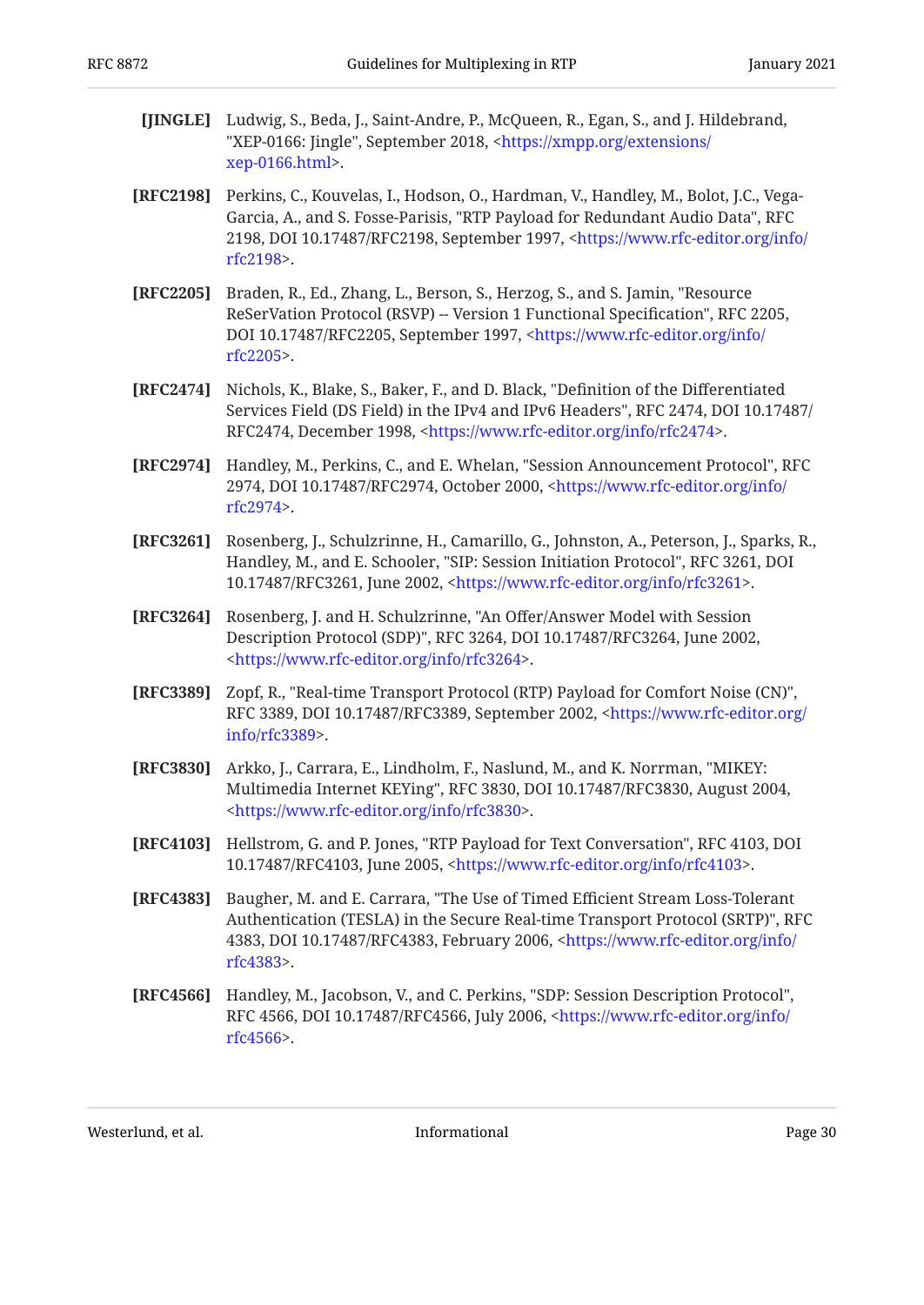<span id="page-30-9"></span>

| <b>[RFC4568]</b> Andreasen, F., Baugher, M., and D. Wing, "Session Description Protocol (SDP) |
|-----------------------------------------------------------------------------------------------|
| Security Descriptions for Media Streams", RFC 4568, DOI 10.17487/RFC4568, July                |
| 2006, <https: info="" rfc4568="" www.rfc-editor.org="">.</https:>                             |

- <span id="page-30-4"></span>**[RFC4588]** Rey, J., Leon, D., Miyazaki, A., Varsa, V., and R. Hakenberg, "RTP Retransmission Payload Format", RFC 4588, DOI 10.17487/RFC4588, July 2006, <[https://www.rfc-](https://www.rfc-editor.org/info/rfc4588). [editor.org/info/rfc4588>](https://www.rfc-editor.org/info/rfc4588)
- <span id="page-30-10"></span>**[RFC5104]** Wenger, S., Chandra, U., Westerlund, M., and B. Burman, "Codec Control Messages in the RTP Audio-Visual Profile with Feedback (AVPF)", RFC 5104, DOI 10.17487/RFC5104, February 2008, <https://www.rfc-editor.org/info/rfc5104>.
- <span id="page-30-6"></span>**[RFC5109]** Li, A., Ed., "RTP Payload Format for Generic Forward Error Correction", RFC 5109, DOI 10.17487/RFC5109, December 2007, [<https://www.rfc-editor.org/info/](https://www.rfc-editor.org/info/rfc5109) . [rfc5109>](https://www.rfc-editor.org/info/rfc5109)
- <span id="page-30-0"></span>**[RFC5389]** Rosenberg, J., Mahy, R., Matthews, P., and D. Wing, "Session Traversal Utilities for NAT (STUN)", RFC 5389, DOI 10.17487/RFC5389, October 2008, <[https://www.rfc-](https://www.rfc-editor.org/info/rfc5389). [editor.org/info/rfc5389>](https://www.rfc-editor.org/info/rfc5389)
- <span id="page-30-1"></span>**[RFC5764]** McGrew, D. and E. Rescorla, "Datagram Transport Layer Security (DTLS) , Extension to Establish Keys for the Secure Real-time Transport Protocol (SRTP)" RFC 5764, DOI 10.17487/RFC5764, May 2010, [<https://www.rfc-editor.org/info/](https://www.rfc-editor.org/info/rfc5764) . [rfc5764>](https://www.rfc-editor.org/info/rfc5764)
- <span id="page-30-3"></span>**[RFC5888]** , Camarillo, G. and H. Schulzrinne "The Session Description Protocol (SDP) Grouping Framework", RFC 5888, DOI 10.17487/RFC5888, June 2010, [<https://](https://www.rfc-editor.org/info/rfc5888) . [www.rfc-editor.org/info/rfc5888>](https://www.rfc-editor.org/info/rfc5888)
- <span id="page-30-5"></span>**[RFC6465]** , Ivov, E., Ed., Marocco, E., Ed., and J. Lennox "A Real-time Transport Protocol (RTP) Header Extension for Mixer-to-Client Audio Level Indication", RFC 6465, DOI 10.17487/RFC6465, December 2011, <[https://www.rfc-editor.org/info/](https://www.rfc-editor.org/info/rfc6465) . [rfc6465>](https://www.rfc-editor.org/info/rfc6465)
- <span id="page-30-8"></span>**[RFC7201]** Westerlund, M. and C. Perkins, "Options for Securing RTP Sessions", RFC 7201, DOI 10.17487/RFC7201, April 2014, [<https://www.rfc-editor.org/info/rfc7201](https://www.rfc-editor.org/info/rfc7201)>.
- <span id="page-30-7"></span>**[RFC7657]** , Black, D., Ed. and P. Jones "Differentiated Services (Diffserv) and Real-Time Communication", RFC 7657, DOI 10.17487/RFC7657, November 2015, [<https://](https://www.rfc-editor.org/info/rfc7657) . [www.rfc-editor.org/info/rfc7657>](https://www.rfc-editor.org/info/rfc7657)
- <span id="page-30-11"></span>**[RFC7826]** , Schulzrinne, H., Rao, A., Lanphier, R., Westerlund, M., and M. Stiemerling, Ed. "Real-Time Streaming Protocol Version 2.0", RFC 7826, DOI 10.17487/RFC7826, December 2016, [<https://www.rfc-editor.org/info/rfc7826](https://www.rfc-editor.org/info/rfc7826)>.
- <span id="page-30-2"></span>**[RFC7983]** Petit-Huguenin, M. and G. Salgueiro, "Multiplexing Scheme Updates for Secure Security (DTLS)", RFC 7983, DOI 10.17487/RFC7983, September 2016, <[https://](https://www.rfc-editor.org/info/rfc7983) . [www.rfc-editor.org/info/rfc7983>](https://www.rfc-editor.org/info/rfc7983) Real-time Transport Protocol (SRTP) Extension for Datagram Transport Layer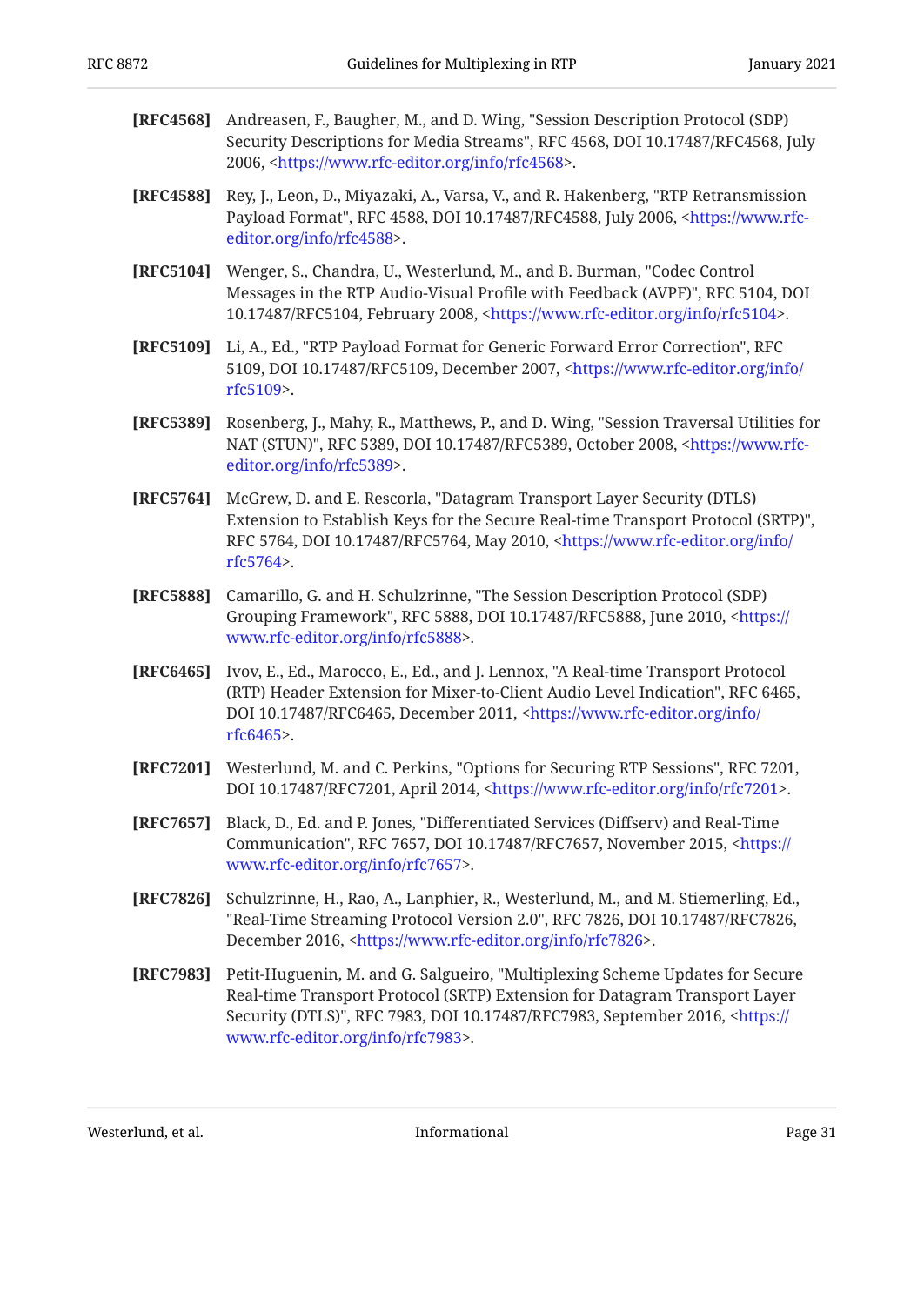<span id="page-31-3"></span><span id="page-31-2"></span><span id="page-31-1"></span>

| [RFC8088] | Westerlund, M., "How to Write an RTP Payload Format", RFC 8088, DOI 10.17487/<br>RFC8088, May 2017, <https: info="" rfc8088="" www.rfc-editor.org="">.</https:>                                                                                                       |
|-----------|-----------------------------------------------------------------------------------------------------------------------------------------------------------------------------------------------------------------------------------------------------------------------|
| [RFC8108] | Lennox, J., Westerlund, M., Wu, Q., and C. Perkins, "Sending Multiple RTP<br>Streams in a Single RTP Session", RFC 8108, DOI 10.17487/RFC8108, March 2017,<br><https: info="" rfc8108="" www.rfc-editor.org="">.</https:>                                             |
| [RFC8445] | Keranen, A., Holmberg, C., and J. Rosenberg, "Interactive Connectivity<br>Establishment (ICE): A Protocol for Network Address Translator (NAT)<br>Traversal", RFC 8445, DOI 10.17487/RFC8445, July 2018, <https: www.rfc-<br="">editor.org/info/rfc8445&gt;.</https:> |
| [RFC8871] | Jones, P., Benham, D., and C. Groves, "A Solution Framework for Private Media in<br>Privacy-Enhanced RTP Conferencing (PERC)", RFC 8871, DOI 10.17487/RFC8871,<br>January 2021, <https: info="" rfc8871="" www.rfc-editor.org="">.</https:>                           |

# <span id="page-31-4"></span><span id="page-31-0"></span>**[Appendix A. Dismissing Payload Type Multiplexing](#page-31-0)**

This section documents a number of reasons why using the payload type as a multiplexing point is unsuitable for most issues related to multiple RTP streams. Attempting to use payload type multiplexing beyond its defined usage has well-known negative effects on RTP, as discussed below. To use the payload type as the single discriminator for multiple streams implies that all the different RTP streams are being sent with the same SSRC, thus using the same timestamp and sequence number space. The many effects of using payload type multiplexing are as follows:

- 1. Constraints are placed on the RTP timestamp rate for the multiplexed media. For example, RTP streams that use different RTP timestamp rates cannot be combined, as the timestamp values need to be consistent across all multiplexed media frames. Thus, streams are forced to use the same RTP timestamp rate. When this is not possible, payload type multiplexing cannot be used.
- 2. Many RTP payload formats can fragment a media object over multiple RTP packets, like parts of a video frame. These payload formats need to determine the order of the fragments to correctly decode them. Thus, it is important to ensure that all fragments related to a frame or a similar media object are transmitted in sequence and without interruptions within the object. This can be done relatively easily on the sender side by ensuring that the fragments of each RTP stream are sent in sequence.
- 3. Some media formats require uninterrupted sequence number space between media parts. These are media formats where any missing RTP sequence number will result in decoding failure or invoking a repair mechanism within a single media context. The text/t140 payload format [[RFC4103\]](#page-29-10) is an example of such a format. These formats will need a sequence numbering abstraction function between RTP and the individual RTP stream before being used with payload type multiplexing.
- 4. Sending multiple media streams in the same sequence number space makes it impossible to determine which media stream lost a packet. Such a scenario causes difficulties, since the receiver cannot determine to which stream it should apply packet-loss concealment or other stream-specific loss-mitigation mechanisms.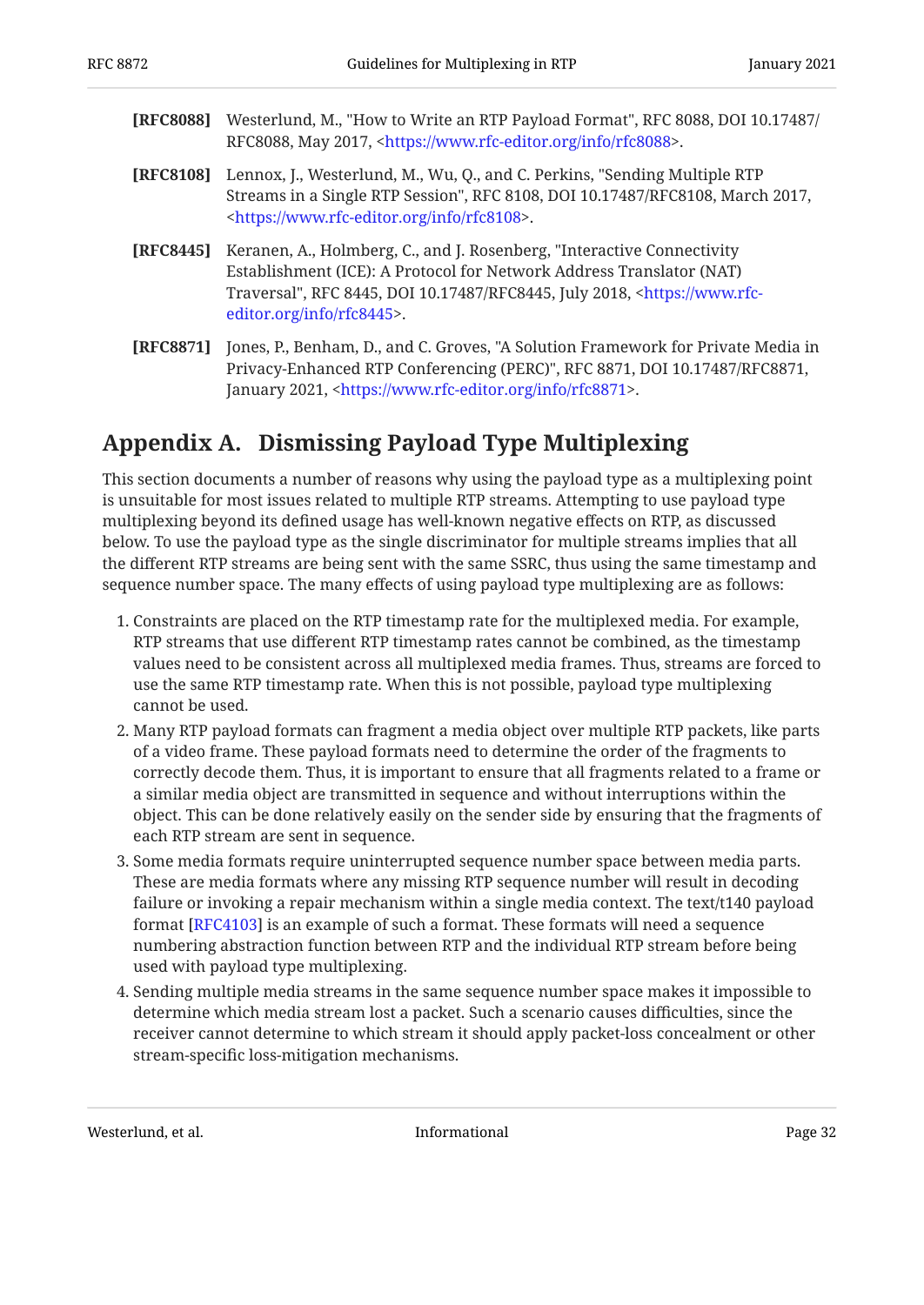- 5. If RTP retransmission [[RFC4588\]](#page-30-4) is used and packet loss occurs, it is possible to ask for the missing packet(s) by SSRC and sequence number -- not by payload type. If only some of the payload type multiplexed streams are of interest, there is no way to tell which missing packet or packets belong to the stream or streams of interest, and all lost packets need to be requested, wasting bandwidth.
- 6. The current RTCP feedback mechanisms are built around providing feedback on RTP streams based on stream ID (SSRC), packet (sequence numbers), and time interval (RTP timestamps). There is almost never a field to indicate which payload type is reported, so sending feedback for a specific RTP payload type is difficult without extending existing RTCP reporting.
- 7. The current RTCP media control messages specification [RFC5104] is oriented around controlling particular media flows, i.e., requests are done by addressing a particular SSRC. Such mechanisms would need to be redefined to support payload type multiplexing.
- 8. The number of payload types is inherently limited. Accordingly, using payload type multiplexing limits the number of streams that can be multiplexed and does not scale. This limitation is exacerbated if one uses solutions like RTP and RTCP multiplexing [[RFC5761\]](#page-28-11) where a number of payload types are blocked due to the overlap between RTP and RTCP.
- At times, there is a need to group multiplexed streams. This is currently possible for RTP 9. sessions and SSRCs, but there is no defined way to group payload types.
- 10. It is currently not possible to signal bandwidth requirements per RTP stream when using payload type multiplexing.
- 11. Most existing SDP media-level attributes cannot be applied on a per-payload-type basis and would require redefinition in that context.
- 12. A legacy endpoint that does not understand the indication that different RTP payload types are different RTP streams might be slightly confused by the large amount of possibly overlapping or identically defined RTP payload types.

# <span id="page-32-0"></span>**[Appendix B. Signaling Considerations](#page-32-0)**

Signaling is not an architectural consideration for RTP itself, so this discussion has been moved to an appendix. However, it is extremely important for anyone building complete applications, so it is deserving of discussion.

We document some issues here that need to be addressed when using some form of signaling to establish RTP sessions. These issues cannot be addressed by simply tweaking, extending, or profiling RTP; rather, they require a dedicated and in-depth look at the signaling primitives that set up the RTP sessions.

There exist various signaling solutions for establishing RTP sessions. Many are based on SDP [[RFC4566\]](#page-29-2); however, SDP functionality is also dependent on the signaling protocols carrying the SDP. The Real-Time Streaming Protocol (RTSP) [RFC7826] and the Session Announcement Protocol (SAP) [[RFC2974\]](#page-29-11) both use SDP in a declarative fashion, while SIP [RFC3261] uses SDP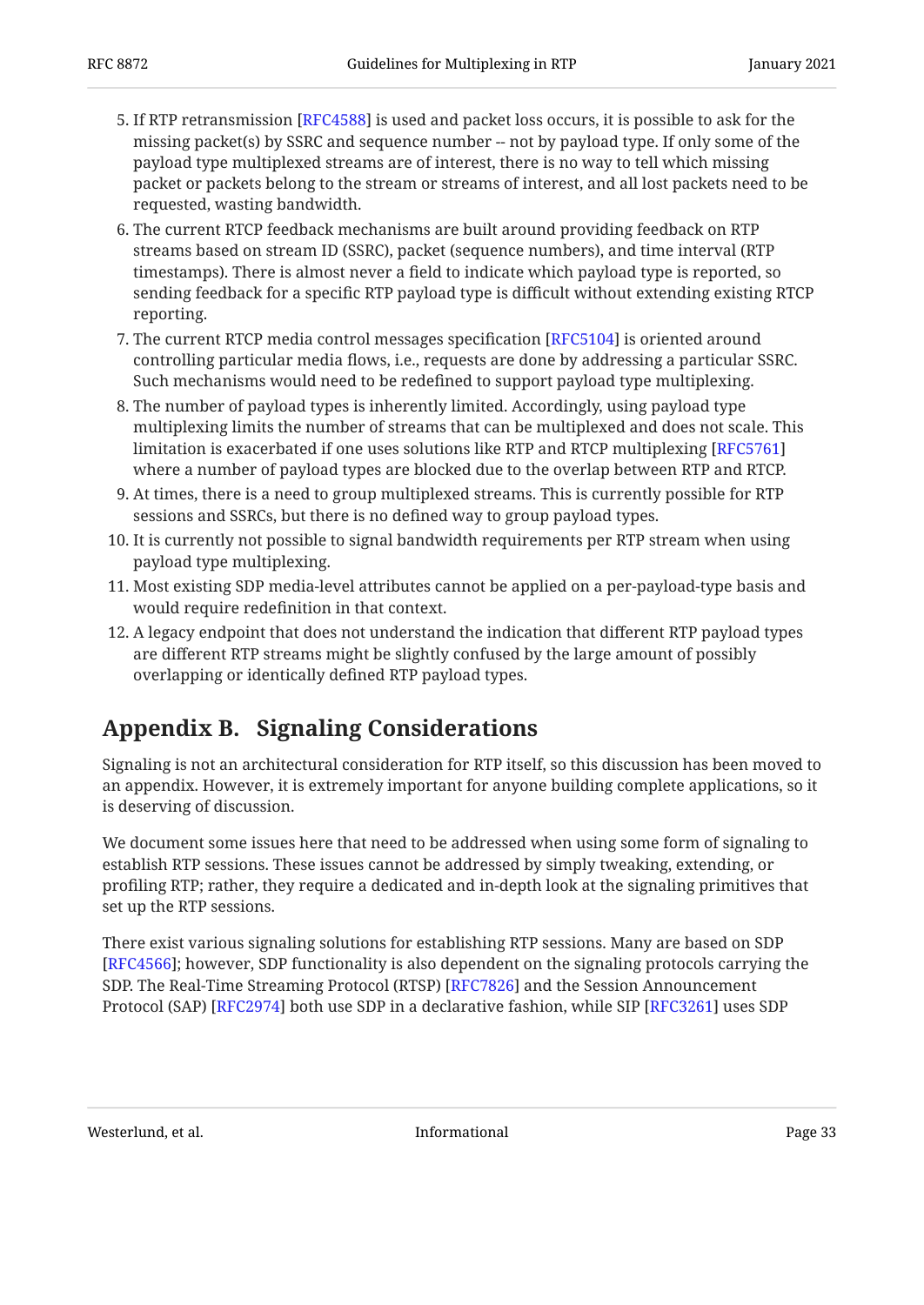with the additional definition of offer/answer [RFC3264]. The impact on signaling, and especially on SDP, needs to be considered, as it can greatly affect how to deploy a certain multiplexing point choice.

# <span id="page-33-0"></span>**[B.1. Session-Oriented Properties](#page-33-0)**

One aspect of existing signaling protocols is that they are focused on RTP sessions or, in the case of SDP, the concept of media descriptions. A number of things are signaled at the media description level, but those are not necessarily strictly bound to an RTP session and could be of interest for signaling, especially for a particular RTP stream (SSRC) within the session. The following properties have been identified as being potentially useful for signaling, and not only at the RTP session level:

- $\bullet$  Bitrate and/or bandwidth can be specified today only as an aggregate limit, or as a common "any RTP stream" limit, unless either codec-specific bandwidth limiting or RTCP signaling using Temporary Maximum Media Stream Bit Rate Request (TMMBR) messages [[RFC5104\]](#page-30-10) is used.
- Which SSRC will use which RTP payload type (this information will be visible in the first media packet but is sometimes useful to have before the packet arrives).

Some of these issues are clearly SDP's problem rather than RTP limitations. However, if the aim is to deploy a solution that uses several SSRCs and contains several sets of RTP streams with different properties (encoding/packetization parameters, bitrate, etc.), putting each set in a different RTP session would directly enable negotiation of the parameters for each set. If insisting on additional SSRCs only, a number of signaling extensions are needed to clarify that there are multiple sets of RTP streams with different properties and that they in fact need to be kept different, since a single set will not satisfy the application's requirements.

<span id="page-33-1"></span>For some parameters, such as RTP payload type, resolution, and frame rate, an SSRC-linked mechanism has been proposed in [RFC8851].

# **[B.2. SDP Prevents Multiple Media Types](#page-33-1)**

SDP uses the "m=" line to both delineate an RTP session and specify the top-level media type: audio, video, text, image, application. This media type is used as the top-level media type for identifying the actual payload format and is bound to a particular payload type using the "a=rtpmap:" attribute. This binding has to be loosened in order to use SDP to describe RTP sessions containing multiple top-level media types.

[[RFC8843\]](#page-28-4) describes how to let multiple SDP media descriptions use a single underlying transport in SDP, which allows the definition of one RTP session with different top-level media types.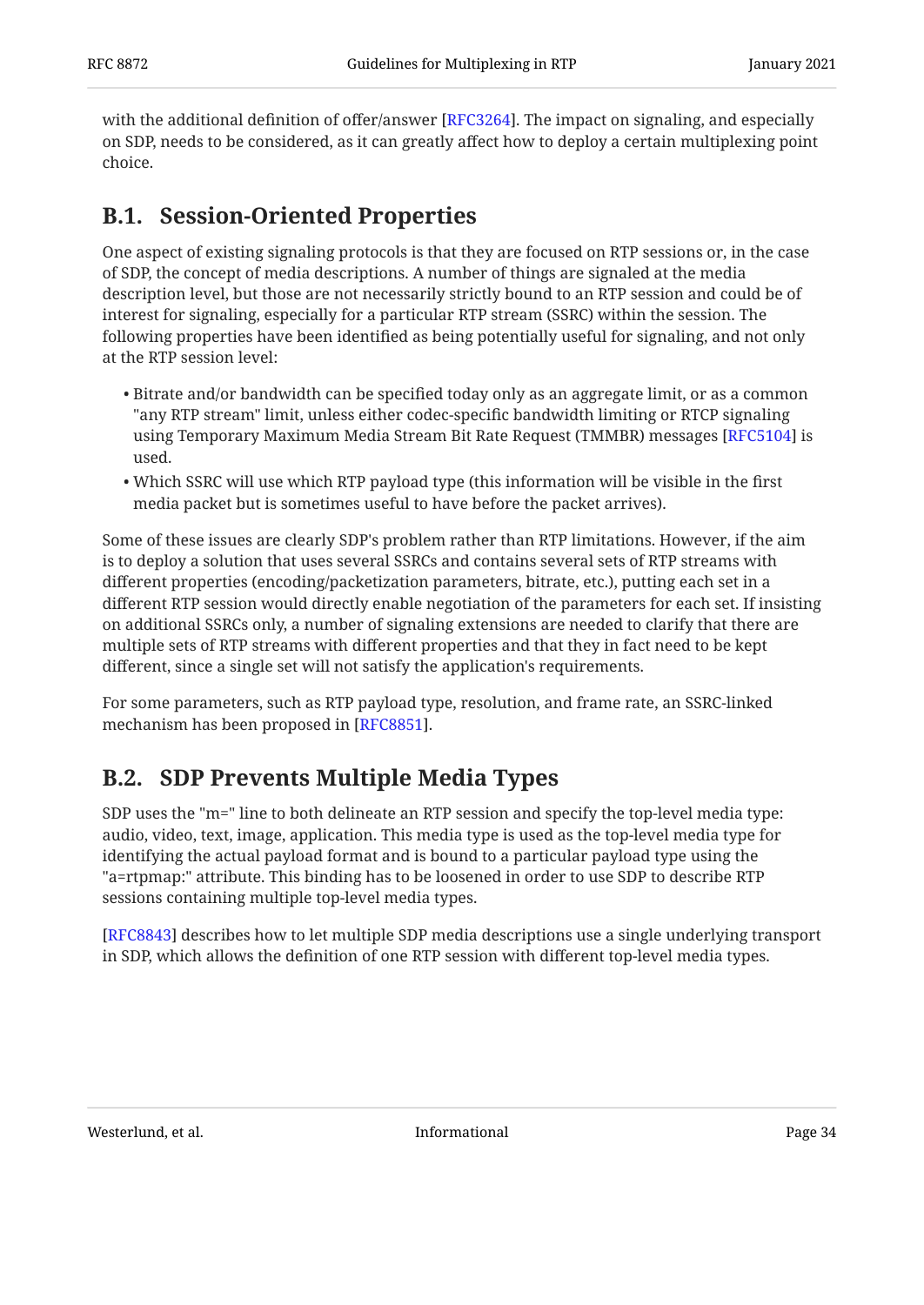# <span id="page-34-0"></span>**[B.3. Signaling RTP Stream Usage](#page-34-0)**

RTP streams being transported in RTP have a particular usage in an RTP application. In many applications to date, this usage of the RTP stream is implicitly signaled. For example, an application might choose to take all incoming audio RTP streams, mix them, and play them out. However, in more-advanced applications that use multiple RTP streams, there will be more than a single usage or purpose among the set of RTP streams being sent or received. RTP applications will need to somehow signal this usage. The signaling that is used will have to identify the RTP streams affected by their RTP-level identifiers, which means that they have to be identified by either their session or their SSRC + session.

In some applications, the receiver cannot utilize the RTP stream at all before it has received the signaling message describing the RTP stream and its usage. In other applications, there exists a default handling method that is appropriate.

If all RTP streams in an RTP session are to be treated in the same way, identifying the session is enough. If SSRCs in a session are to be treated differently, signaling needs to identify both the session and the SSRC.

If this signaling affects how any RTP central node, like an RTP mixer or translator that selects, mixes, or processes streams, treats the streams, the node will also need to receive the same signaling to know how to treat RTP streams with different usages in the right fashion.

# <span id="page-34-1"></span>**[Acknowledgments](#page-34-1)**

<span id="page-34-2"></span>The authors would like to acknowledge and thank Cullen Jennings, Dale R. Worley, Huang Yihong (Rachel), Benjamin Kaduk, Mirja Kühlewind, and Vijay Gurbani for review and comments.

# **[Contributors](#page-34-2)**

<span id="page-34-3"></span>Hui Zheng (Marvin) contributed to WG draft versions -04 and -05 of the document.

## **[Authors' Addresses](#page-34-3)**

**Magnus Westerlund** Ericsson Torshamnsgatan 23 SE- 164 80 Kista Sweden Email: [magnus.westerlund@ericsson.com](mailto:magnus.westerlund@ericsson.com)